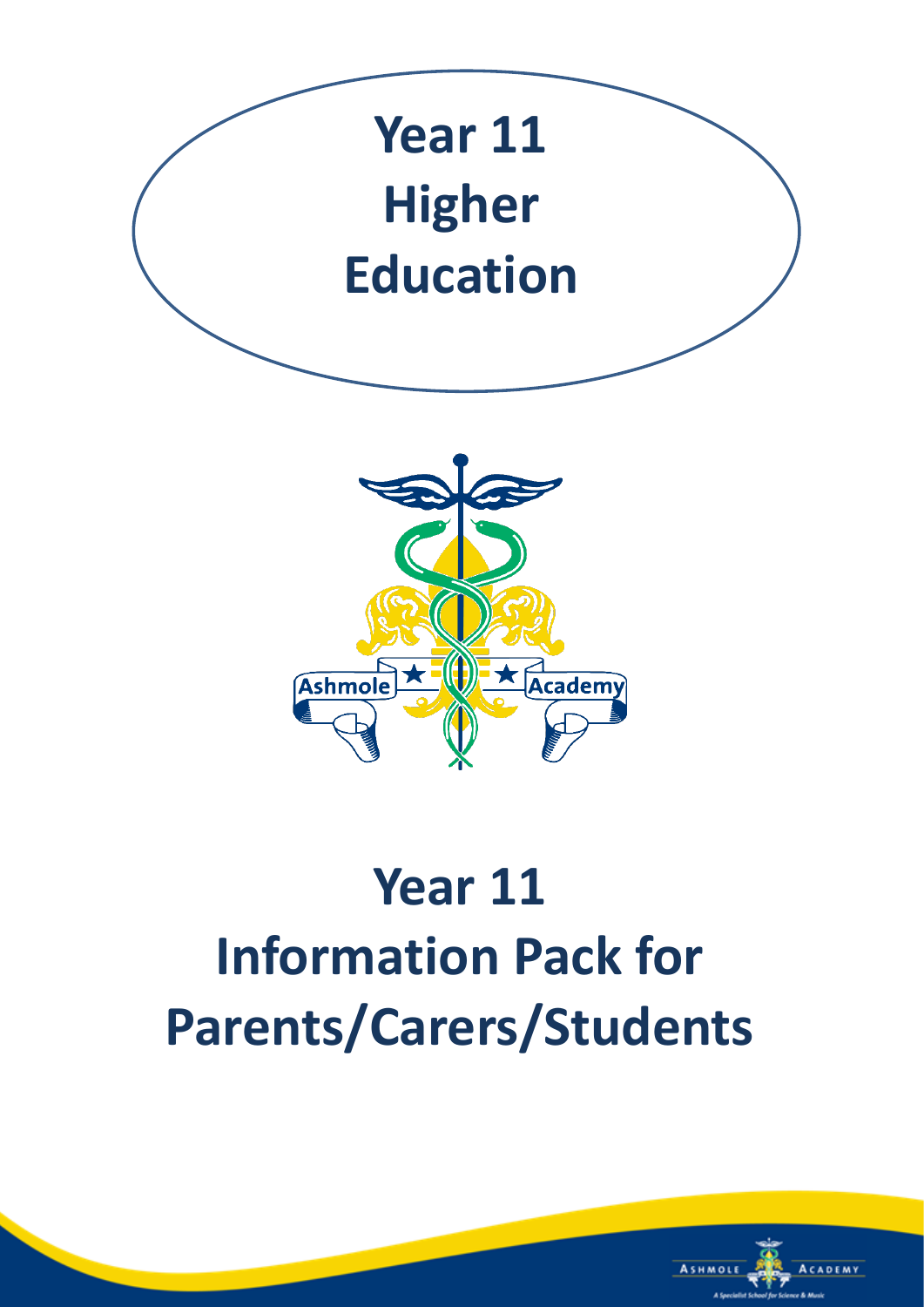# **Contents**

| Page 3             | <b>Getting ready for A-Levels</b>               |
|--------------------|-------------------------------------------------|
| Page 4             | <b>Understanding Degrees</b>                    |
| <b>Pages 6 - 7</b> | <b>Russell Group Universities</b>               |
| Page 8             | <b>Facilitating A- Level Subjects</b>           |
| Page 9             | <b>Specific A-Level requirements</b>            |
| Page 25            | <b>Higher Education</b>                         |
| Page 26            | How to research courses and choose a University |
| Page 28            | <b>Oxbridge and other Tests</b>                 |
| Page 32            | <b>UCAS</b>                                     |
| Page 33            | <b>Useful Websites</b>                          |

2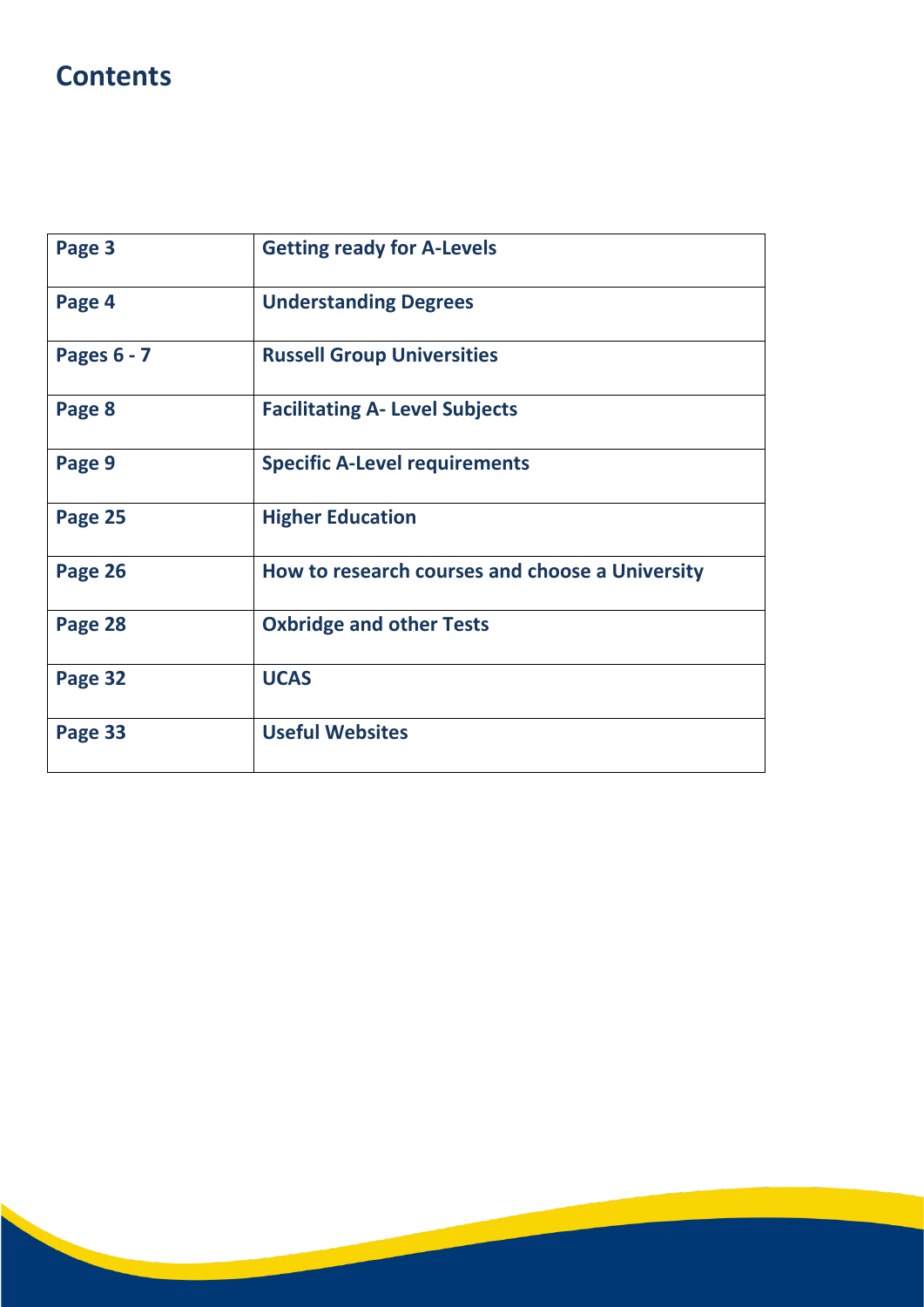# **Getting ready for A-Levels**

The next two years will be important in shaping career choices as it will determine the path a student will take in life.

Students are expected to take increasing responsibility for their learning and management of their time and often this can prove difficult. It is therefore important to ensure that good working habits are set up from the beginning and students are encouraged to make use of all the support given.

# **Preparation work**

Draw up a study timetable that you can start to use in September. You will be given homework to complete in the first week, so it is important to ensure they have good study habits from the start.

Look through the 6<sup>th</sup> Form Information Booklet available on the school website to find out more about the subjects you wish to study at A Level.

Then look at the Examination Board for each subject and use the following guidance:

- Some Examination Boards provide transition guides showing a comparison from GCSE to A Level. These are particularly useful to understand what the expectations of the course are.
- Find out the topics that you will be studying by looking through the specification.
- Look at the assessment criteria from the specification for each subject. This will provide a description of the skills that examiners will be looking for. A key area to look through is how students can achieve the maximum marks for each assessment objective. Also look at the weighting of each assessment objective.
- Some of the Examination Boards also provide recommended reading lists.
- Become familiar with obtaining past papers. Look through the style of examination papers and mark schemes. You will be using these in lessons.
- Examiners reports This is a document produced every year evaluating the years examinations. It will review the questions and give you strategies to improve your answers.

**Contract Contract Contract Contract Contract**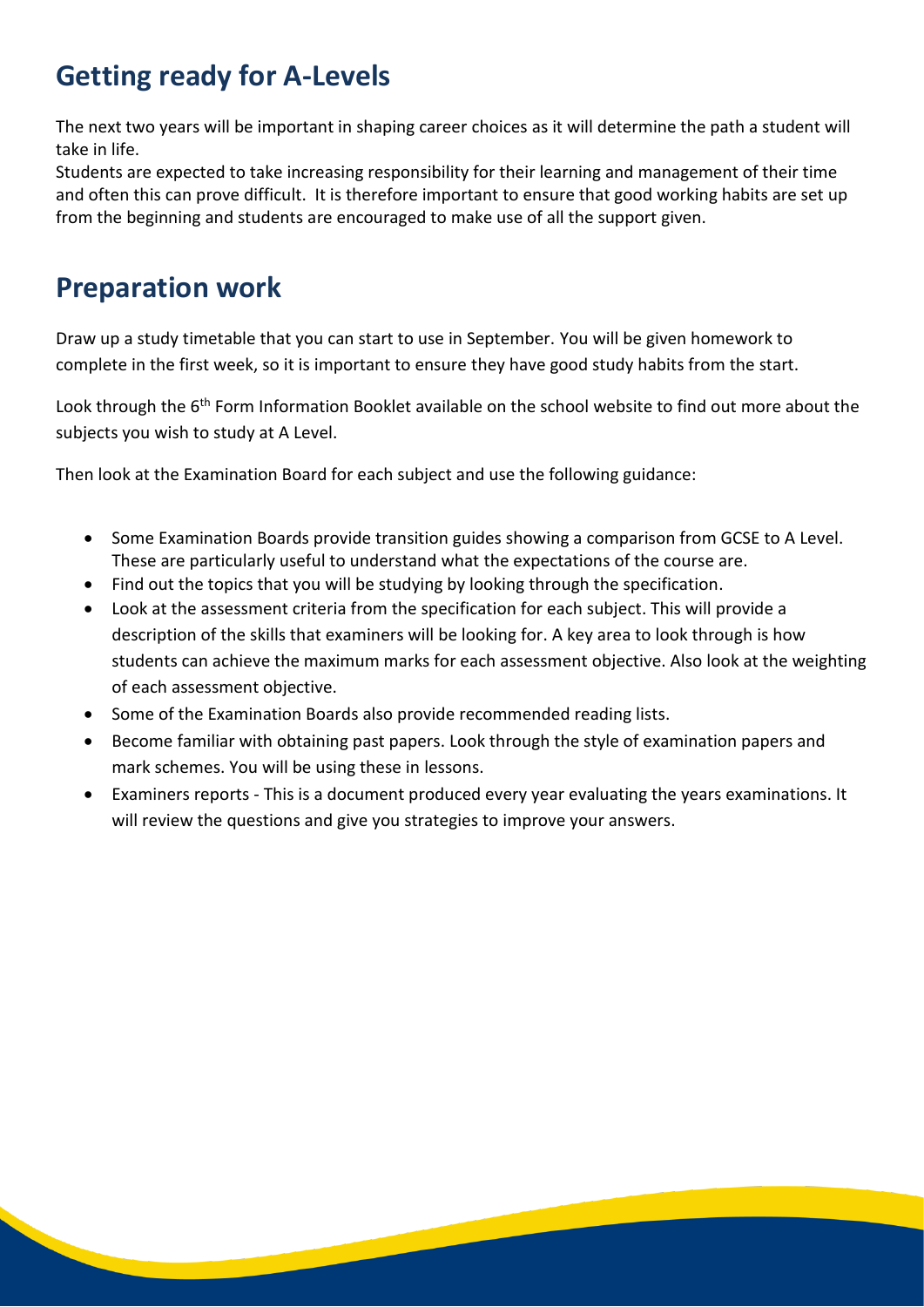# **Higher Education**

In 2021 most of our students applied to Higher Education. 52% of these students went to a Russell Group University. We will support all students in making these important decisions in terms of which subject to study and to which university to apply, as well as supporting them through the application process through a personal UCAS mentor.

# **Understanding Degrees:**

Single subject courses: **Single Honours degrees**. Two subject courses with equal weighting – 50% each: **Joint Honours degrees**. Two, three or four subjects studied together: **Combined degrees**. Two subject with unequal weighting e.g. 75% 25%: **Major/Minor degrees**.

There are a number of courses that are modular based. This means students will be able to choose modules of different subjects to build up the course to suit their own needs.

### **Types of Degree Courses:**

A degree course that is 3 or 4 years long is where a graduate will obtain a Bachelor's degree. A Bachelor's degree can have different titles (according to the nature of the subject):

| BA          | <b>Bachelor of Arts</b>        |
|-------------|--------------------------------|
| <b>BSc</b>  | <b>Bachelor of Science</b>     |
| <b>Bed</b>  | <b>Bachelor of Education</b>   |
| <b>BEng</b> | <b>Bachelor of Engineering</b> |

### **Sandwich Courses**

Some courses include a year of working within industry as part of the course. This will usually be for the third year of the degree. The purpose of this is to introduce students to the world of work, whilst gaining valuable experience in a profession they might consider after completing their Higher Education course. Students undertaking sandwich placements generally achieve a higher level degree as they are able to apply what they are learning to the work environment.

# **Art Foundation Diploma**

Many students complete a one year Art Foundation Diploma after Year 13, if they are considering taking an Art or Design related degree. Some Art degrees require this Foundation Diploma in addition to A Levels for entry. This course gives the students the opportunity to try different areas of Art that they may not have been able to access at school, such as ceramics, textiles, sculpture, photography etc.

# **Importance of GCSE grades**

Many universities especially the Russell group universities will be asking for very high A Level grades. As there is a connection between GCSE and A Level it will be down to the student to prove they are capable of achieving these top grades. As a result some universities may look at GCSE results.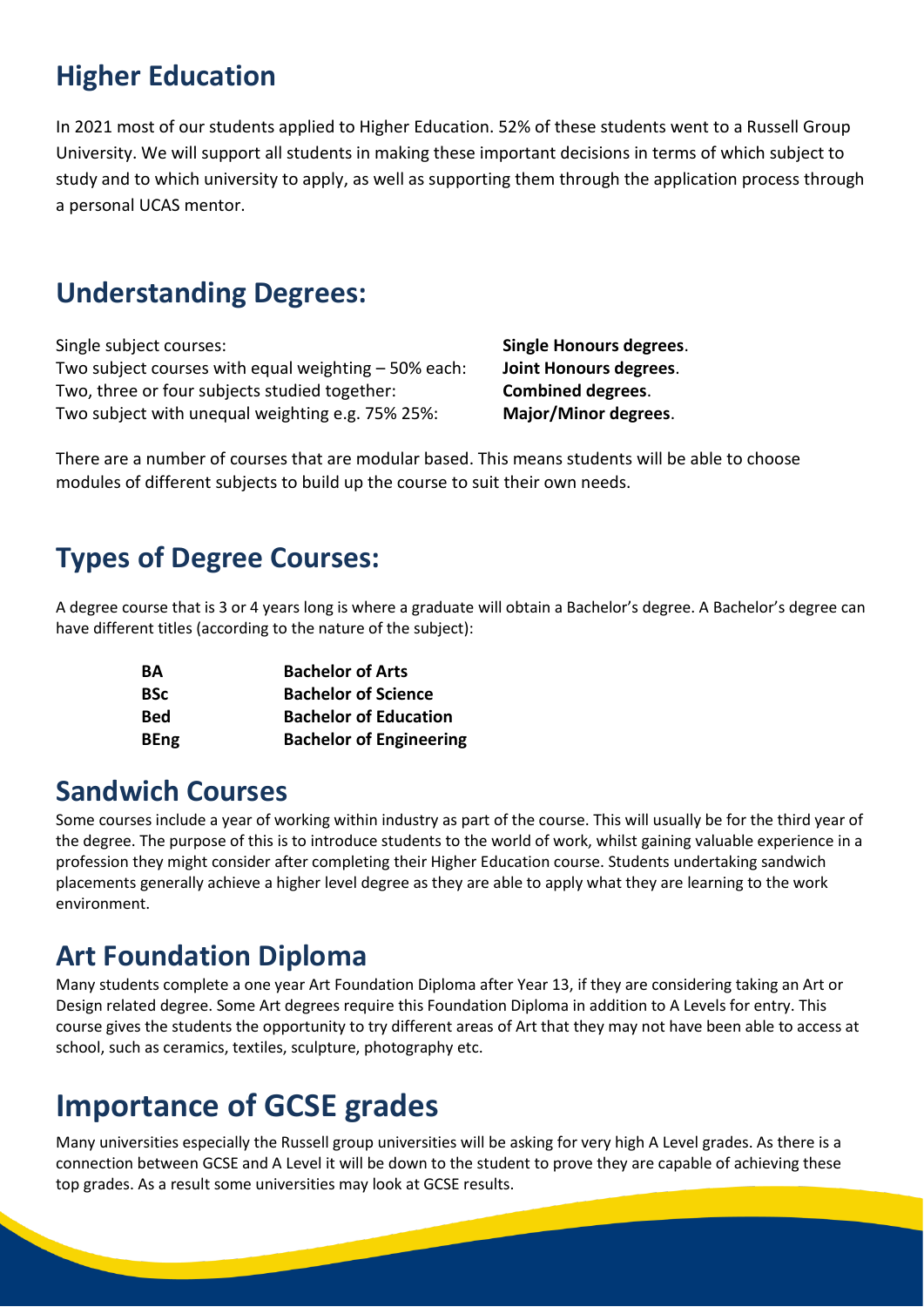Some career-related degrees also require subject specific grades as their entry requirements at GCSE. E.G Medicine/ Veterinary/ Dentistry, Engineering and Teaching.

**The Russell Group's guide** *Informed Choices* **provides students/parent/carers with information, advice and guidance about their post-16 subject choices [www.russellgroup.ac.uk/informedchoices](http://www.russellgroup.ac.uk/informedchoices)**

# **Russell Group Universities**

The Russell Group Universities are committed to maintaining the very best research, an outstanding teaching and learning experience and unrivalled links with business and the Public Sector. Russell Group universities play an important part in the intellectual life of the UK and have huge social,

economic and cultural impacts locally, across the UK and around the globe.

While their member universities have histories varying in length from 50 years to nearly 1,000, the Russell Group itself is a newer body, whose board members – the heads of the Russell Group universities - first began to meet in 1994. It was set up as a professional, incorporated organisation in 2007 following the appointment of Dr Wendy Piatt as its first Director General and Chief Executive. The aim of the organisation is to help ensure that the universities have the optimum conditions in which to flourish and continue to make social, economic and cultural impacts through their world-leading research and teaching. They provide strategy, policy development, intelligence, communications and advocacy for our member institutions.

### **What the Russell Group says:**

*"Our students work with world-class experts, use first-rate libraries and facilities, are part of a highly motivated and talented peer group and often engage with cutting-edge research.*

*Graduate recruiters rank ten Russell Group universities in the top 30 universities worldwide, and Russell Group graduates typically receive a 10% salary 'top-up' over others. Why? Because the combination of teaching and research excellence creates the ideal learning environment which produces 'work-ready' graduates.*

*Providing a world-class student experience is a top priority for us and our universities have higher than average student satisfaction and the lower than average drop-out rates."*

**Contract Contract Contract Contract Contract Contract Contract Contract Contract Contract Contract Contract Co**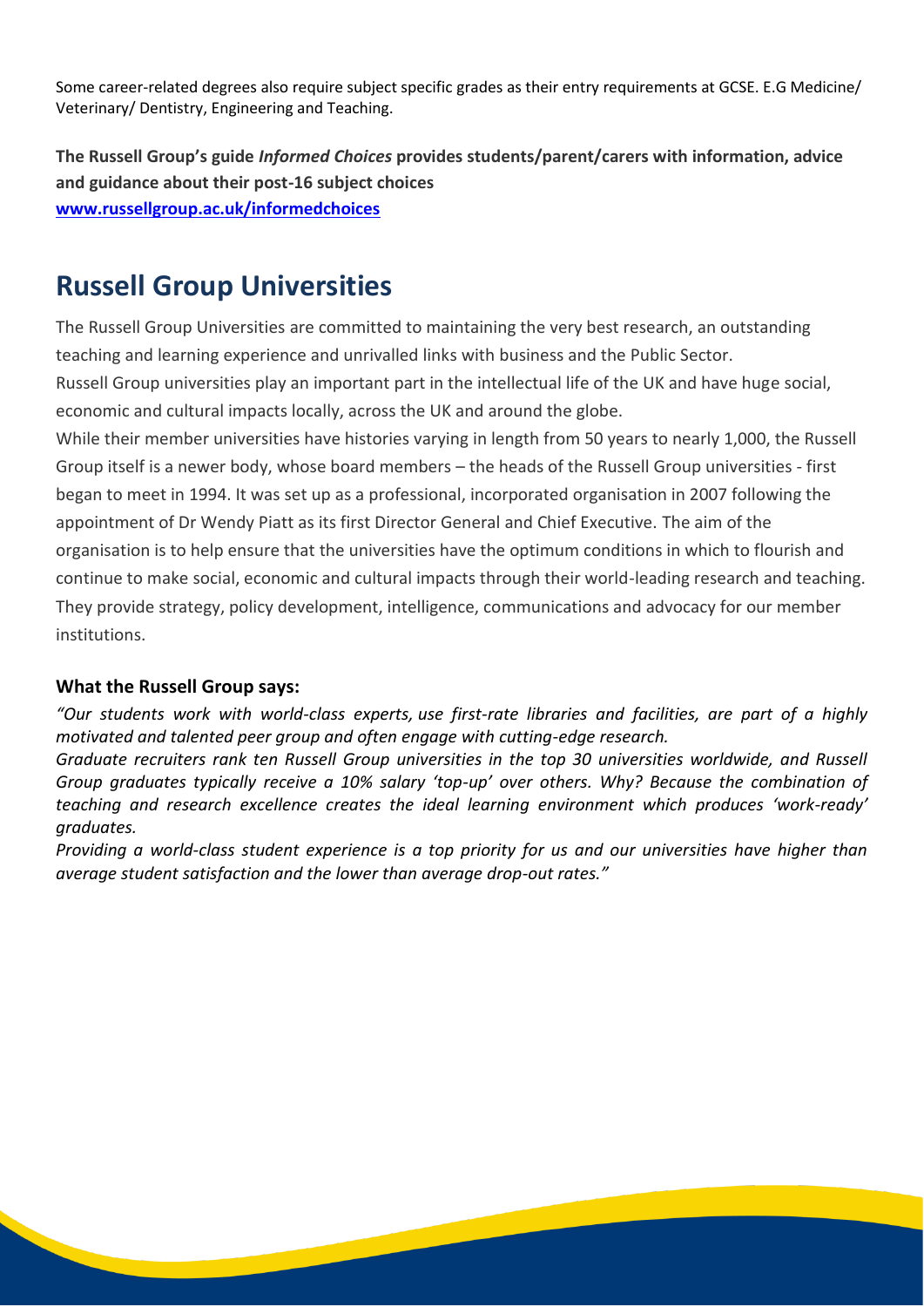**University of Birmingham University of Bristol University of Cambridge Cardiff University University of Durham University of Edinburgh University of Exeter Contract Contract Contract Contract Contract Contract Contract Contract Contract Contract Contract Contract Contract Contract Contract Contract Contract Contract Contract Contract Contract Contract Co Imperial College of London King's College London University of Leeds University of Liverpool London School of Economics & Political Science University of Manchester Newcastle University Newcastle University Newcastle University of Nottingham Queen Mary University, London Queen's University of Belfast University of Oxford University of Sheffield University of Southampton University College London University of Warwick University of York**

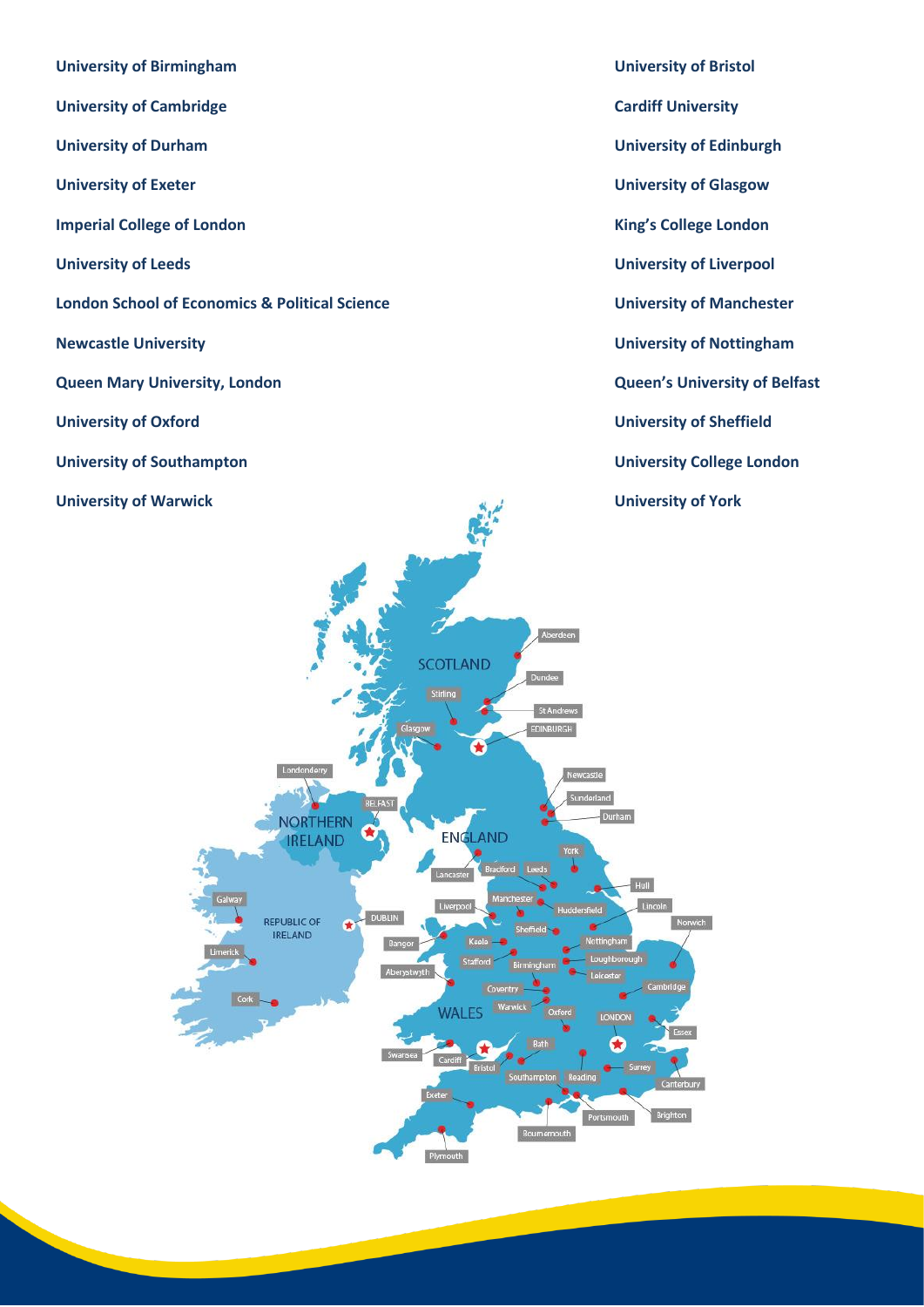# **Facilitating Subjects**

Taking certain A-Levels will open up more university course options especially within the Russell Group Universities. These subjects are known as 'facilitating' subjects. The more of these subjects you choose the more courses will be available to you. Please note that if you would like to pursue a career in the arts then taking that specific A-Level will be relevant for your application.

Facilitating subjects are:

- Biology
- Chemistry
- English
- Geography
- History
- Maths
- Modern and classical languages
- Physics

# **Making a Career choice**

The first step in making a choice for a career path is to know where your strengths are.

- 1. If you learn about your interests it will help you identify opportunities to pursue and the topics you are most naturally drawn to.
- 2. Think about the areas that motivate you and move you towards certain decisions.
- 3. Identify the skills you are good at. Assess these and determine which ones you want to acquire or further develop.
- 4. Think about your personality preferences and how these can be used in a work-related area

# **If you have a career or future degree in mind**

- If you have a **specific career in mind**, see if you will need specific A Level subjects. Look at the job profiles on the National Careers Service website to find out more or within this booklet.
- If you have a **specific degree course in mind**, you need to check the entry requirements. Some university courses are very specific about the A Level subjects required – other degree subjects are very flexible. Check entry requirements on the [UCAS](http://search.ucas.com/) website or on individual university's websites.

**Contract Contract Contract Contract Contract Contract Contract Contract Contract Contract Contract Contract Contract Contract Contract Contract Contract Contract Contract Contract Contract Contract Contract Contract Contr**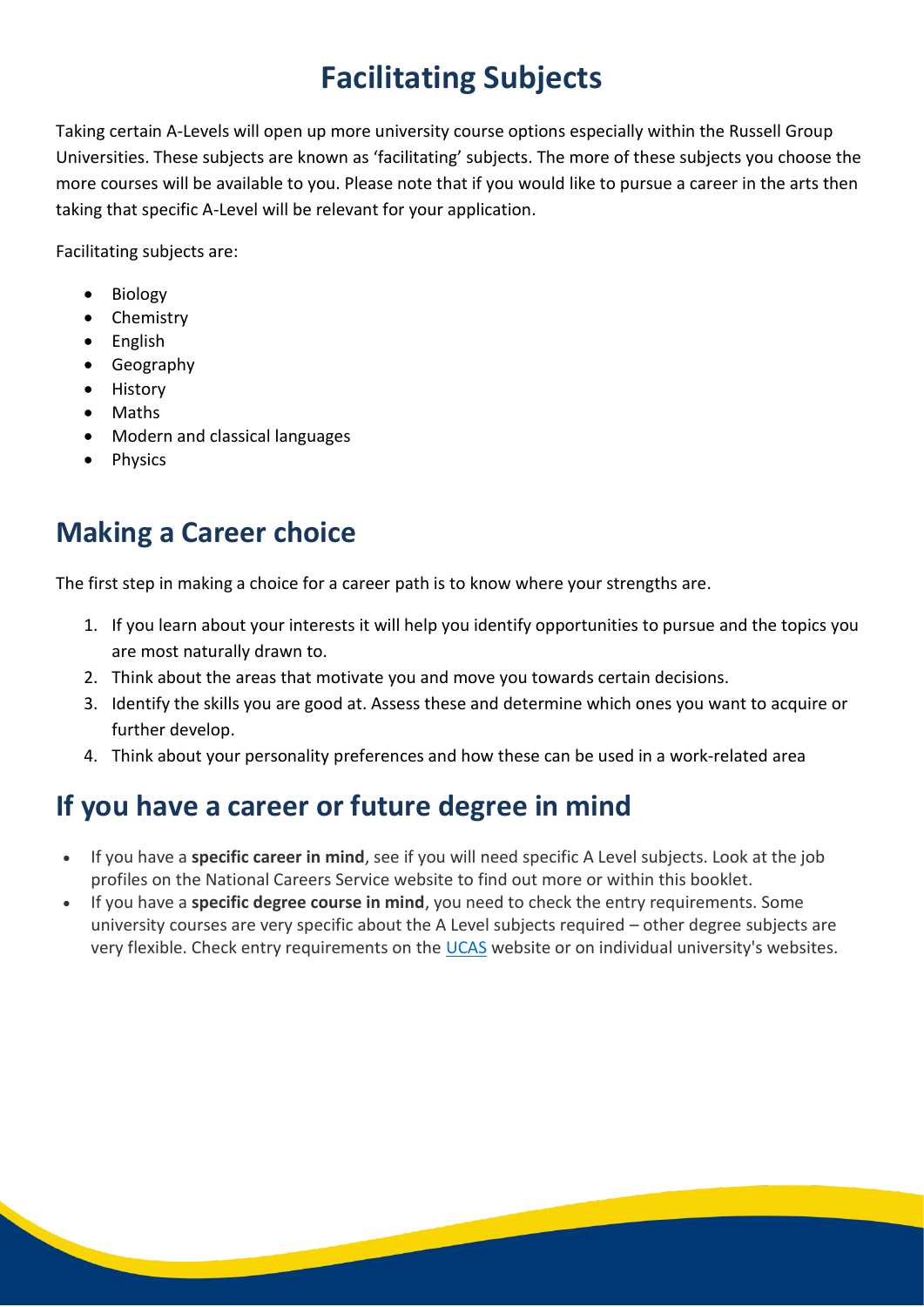# **Specific A Levels**

Some university courses will require you to take specific A Levels. You will also need to achieve the correct grades for them too.

The following pages provide guidance on specific A Levels to take for degree courses. Please note that the guidance provided is correct for entry 2017.

### **Art & Design**

Many universities or art colleges will be looking for you to have an art foundation qualification.

This is a one-year course usually taken after A levels before progressing onto an art and design degree course.

### **Art and design essentials**

Many courses require a diploma in foundation art and design. This will help you to build up the portfolio you need when applying to creative arts degree courses.

**Contract Contract Contract Contract Contract Contract Contract Contract Contract Contract Contract Contract Contract Contract Contract Contract Contract Contract Contract Contract Contract Contract Contract Contract Contr** 

8

Art A-level or a design-related subject.

### **Useful A-levels**

- Design technology
- Art and Design

### **Other typical A-levels taken by current art and design students**

**English literature**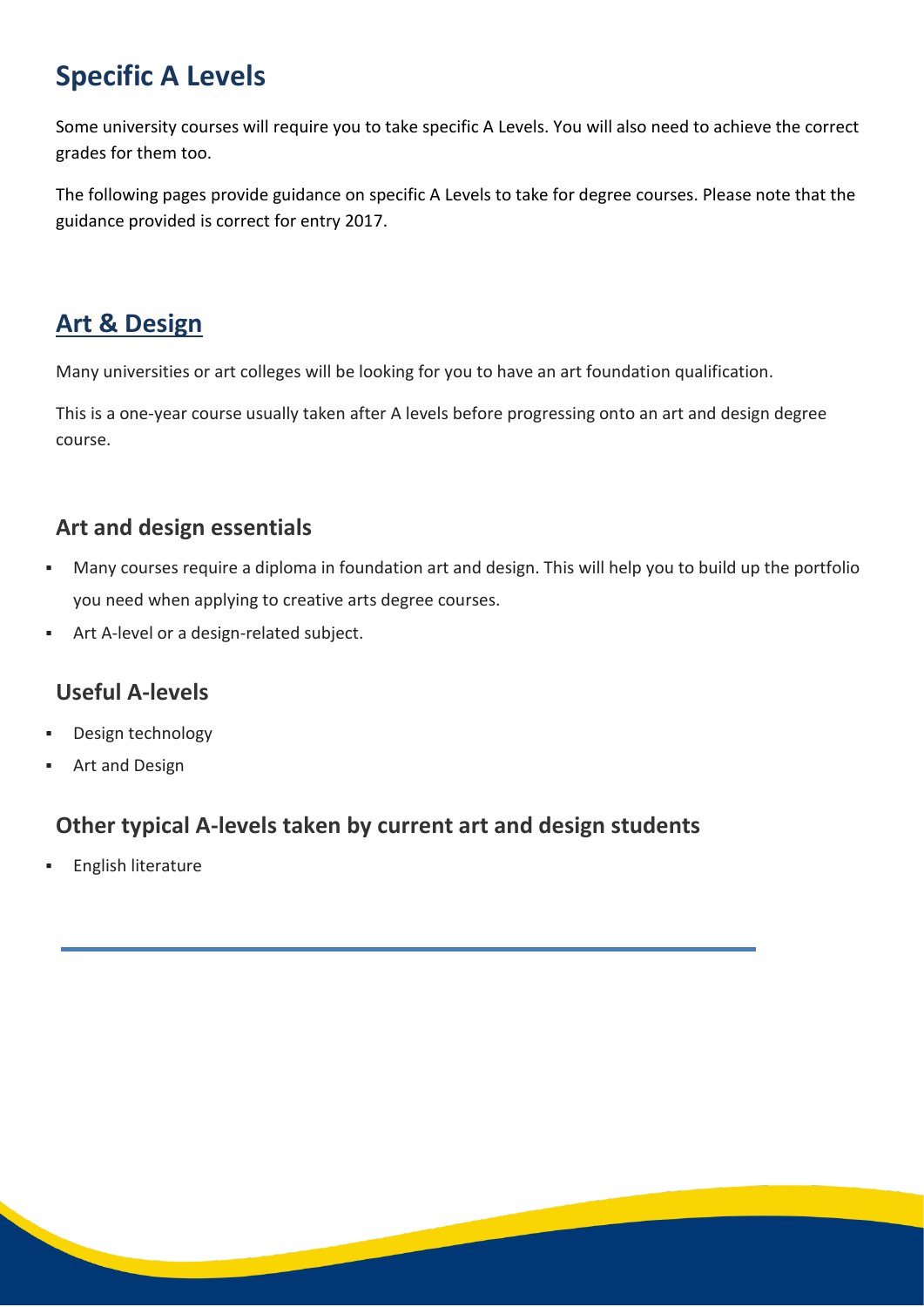### **Biochemistry**

If you would like to study Biochemistry it will be critical that you pick the right A Levels. Chemistry A Level is essential and there also may be other 'essential' subjects depending on the type of course you apply to. Taking Chemistry, Biology and either Maths or Physics (or both) will keep all Biochemistry courses open to you.

### **Essential A-levels**

**• Chemistry and often one from Biology, Maths or Physics.** 

### **Useful A-levels**

- **Biology**
- **Maths**
- **Physics**

### **Biology**

If you plan to study Biology or Biological Sciences degree you will need to take Biology and another science subject

### **Essential A-levels**

- **Biology**
- Many courses also require at least one from Chemistry, Physics or Maths a combination of these will keep all your options open to you

**Contract Contract Contract Contract Contract Contract Contract Contract Contract Contract Contract Contract Contract Contract Contract Contract Contract Contract Contract Contract Contract Contract Contract Contract Contr** 

9

### **Useful A-levels**

- Chemistry
- **Maths**
- **Physics**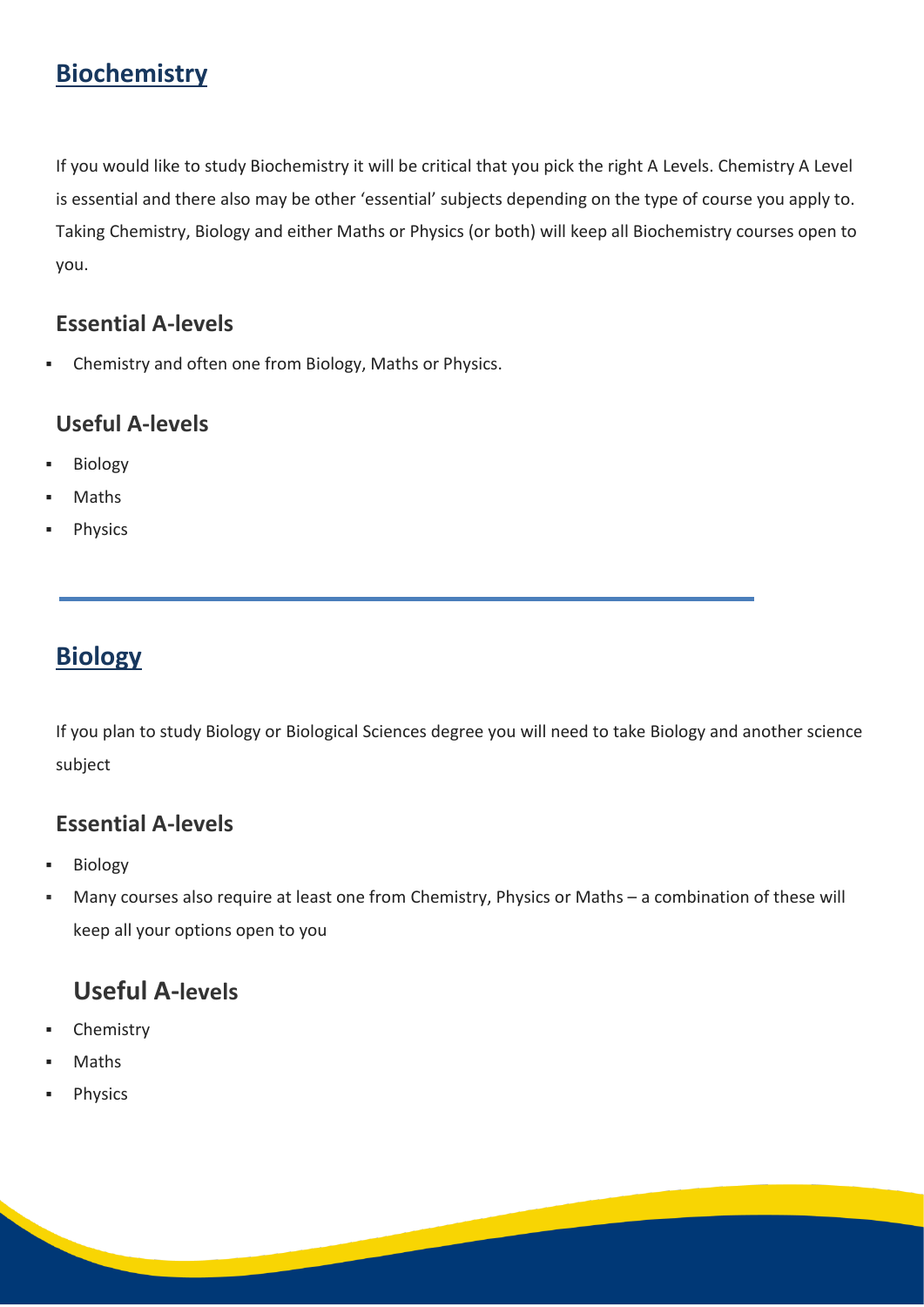### **Building Services Engineering, Building Surveying**

Many university courses require you to have A-Levels in Maths or Physics

### **Essential A Levels**

Maths and/or Physics (for building services engineering)

### **Useful A levels**

- **Maths**
- **Physics**
- **·** Technology
- A science subject

### **Other typical A levels taken by current building students**

- **Business studies**
- **Geography**

### **Business including accountancy, finance, banking and management**

<u> Samuel Barnett Started Barnett Started Barnett Started Barnett Started Barnett Started Barnett Started Barnett Started Barnett Started Barnett Started Barnett Started Barnett Started Barnett Started Barnett Started Barne</u>

10

Business Studies, Accountancy and Management are popular degrees

#### **Essential A levels**

None (very occasionally Maths)

#### **Useful A levels**

- **Maths**
- **Economics**

### **Other typical A levels taken by current business students**

**Geography**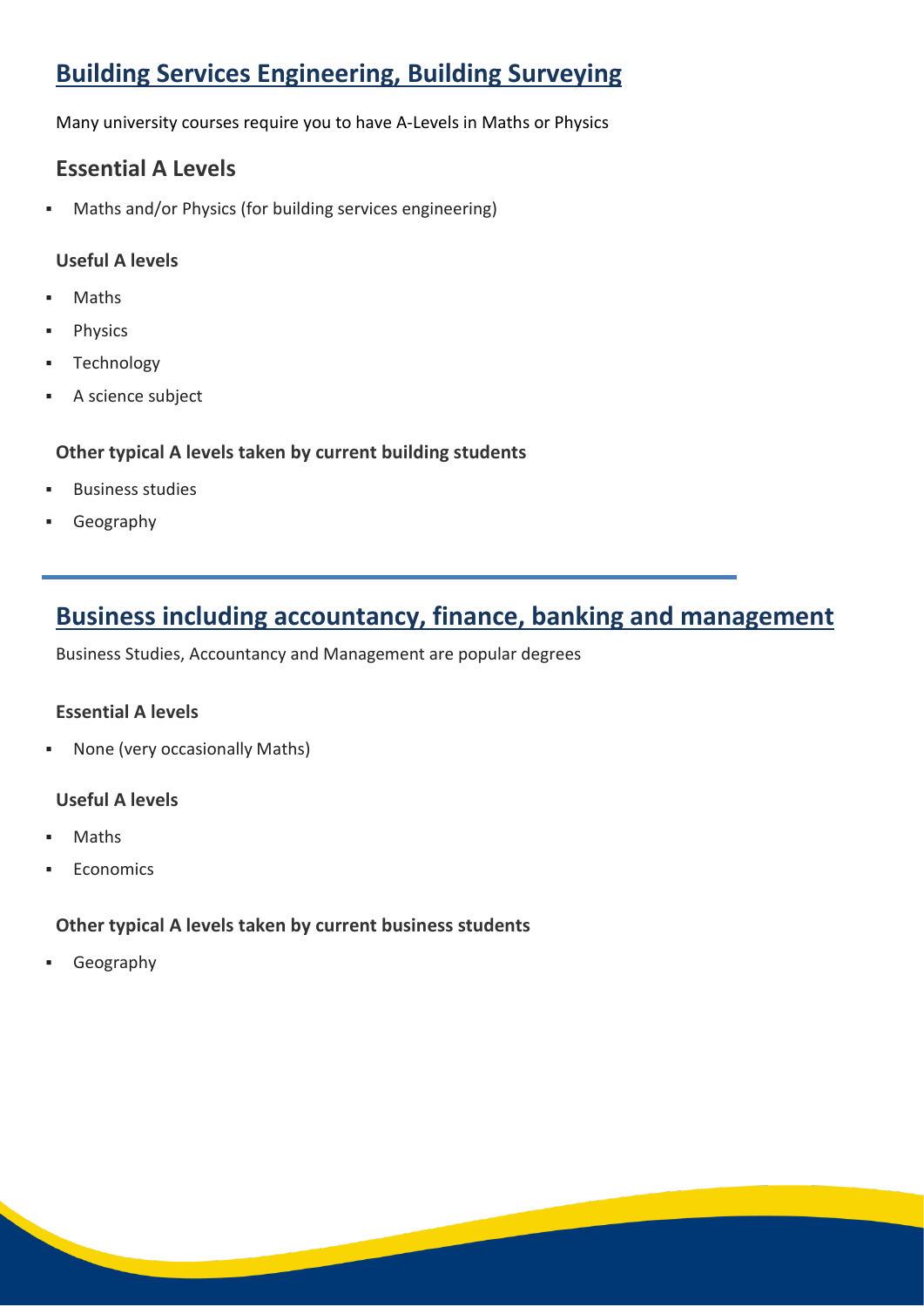### **Chemistry**

### **Essential A levels**

- Chemistry
- Occasionally Maths

Most courses require Chemistry and would like Maths and one other science subject (e.g. Physics, Biology).

### **Useful A levels**

- **Maths**
- **Biology**
- **Physics**

### **Computer Science**

Most Computer Science courses will require Maths and some Further Maths is also preferred.

<u> The Community of the Community of the Community of the Community of the Community of the Community of the Community of the Community of the Community of the Community of the Community of the Community of the Community of</u>

11

### **Essential A levels**

Maths for some courses

### **Useful A levels**

- Further Maths
- Physics
- Philosophy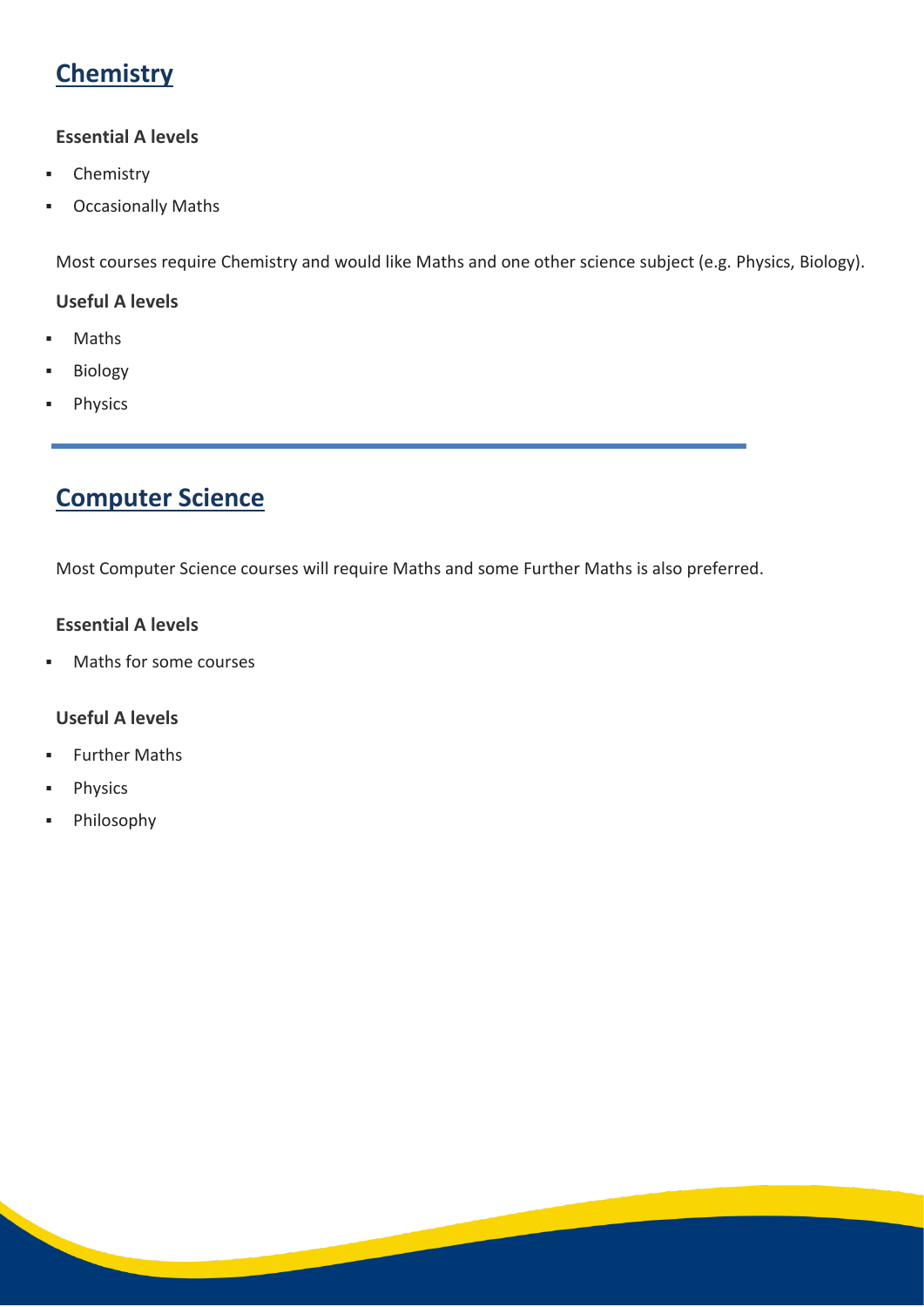### **Dentistry**

It will be essential for you to choose the correct A Levels when studying Dentistry. Most courses will ask for Chemistry or Biology or both. Some courses also expect Maths or Physics at A level too.

### **Essential A levels**

- Chemistry, Biology and either Maths or Physics (or both) will keep all Dentistry courses open to you.
- If you do not take Maths or Physics but do take Chemistry and Biology, most courses will accept you.

**Contract Contract Contract Contract Contract Contract Contract Contract Contract Contract Contract Contract Contract Contract Contract Contract Contract Contract Contract Contract Contract Contract Contract Contract Contr** 

12

▪ If you only take one from Chemistry or Biology, fewer Dentistry courses will accept you.

### **Useful A levels**

- **Maths**
- **Physics**

### **Drama**

Usually an A Level in Drama or English Literature is useful

#### **Essential A Levels**

- **•** Some courses require English Literature.
- A few courses ask for English and / or Theatre Studies.

### **Useful A levels**

▪ English literature

### **Other typical A levels taken by current Drama students**

- **History**
- Media Studies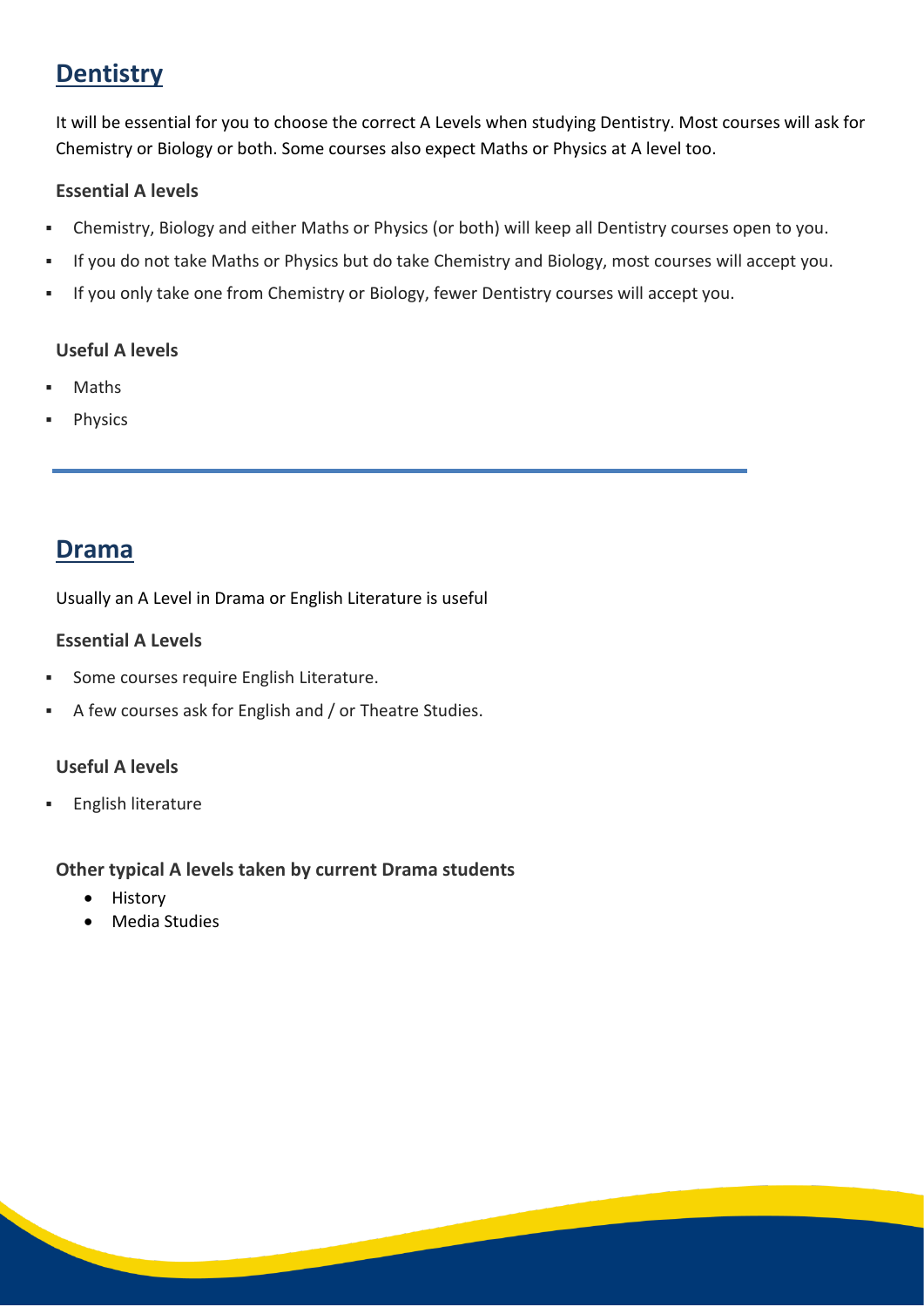### **Economics**

Not all universities require A Level economics some courses specific Maths as an essential A Level.

### **Essential A levels (or equivalent)**

Maths (some courses)

### **Useful A levels (or equivalent)**

**Economics** 

#### **Other typical A-levels taken by current Economics students**

- Further maths
- **History**
- **Statistics**

### **English**

If you plan to study English at university, combing English with certain other subjects is a useful way to prepare for your course.

<u> San Salaman Sala</u>

13

#### **Essential A-levels (or equivalent)**

**English literature** 

#### **Useful A-levels (or equivalent)**

- **History**
- Religious studies
- **•** French or another foreign language

#### **Other typical A-levels taken by current English students**

Psychology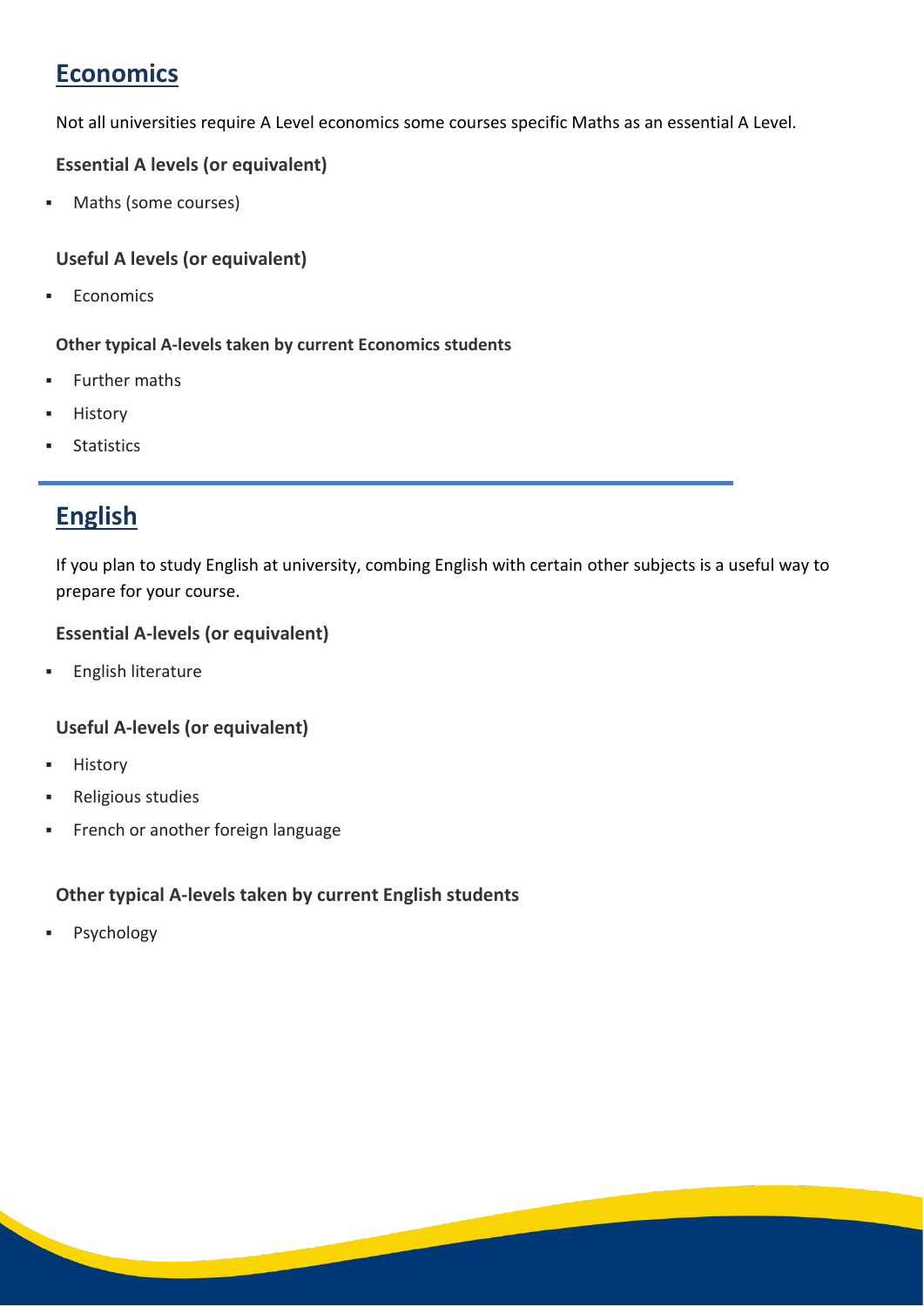### **Engineering**

It will essential for you to choose the right A Levels to study engineering. Maths is essential in all types of engineering. There are other preferred subjects too depending on the course. The below requirements apply to degrees in Engineering, Aeronautical Engineering, Chemical Engineering, Civil Engineering and Mechanical Engineering.

### **Essential A-levels (or equivalent)**

- **Maths**
- Chemistry for Chemical Engineering
- **■** Usually Physics

### **Useful A-levels (or equivalent)**

- **Further Maths**
- **Design Technology**

### **Geography**

Although Geography will keep you options open, some universities can accept you without it. Some BSc degrees require you to have Science or Maths A Level.

**Contract Contract Contract Contract Contract Contract Contract Contract Contract Contract Contract Contract Contract Contract Contract Contract Contract Contract Contract Contract Contract Contract Contract Contract Contr** 

14

#### **Essential A-levels (or equivalent)**

Most courses require Geography, but there are some exceptions.

### **Useful A-levels (or equivalent)**

Some BSc degrees prefer one or more of the following:

- **Biology**
- **•** Chemistry
- **Maths**
- **Physics**

#### **Other typical A-levels taken by current Geography students**

- **English Literature**
- **History**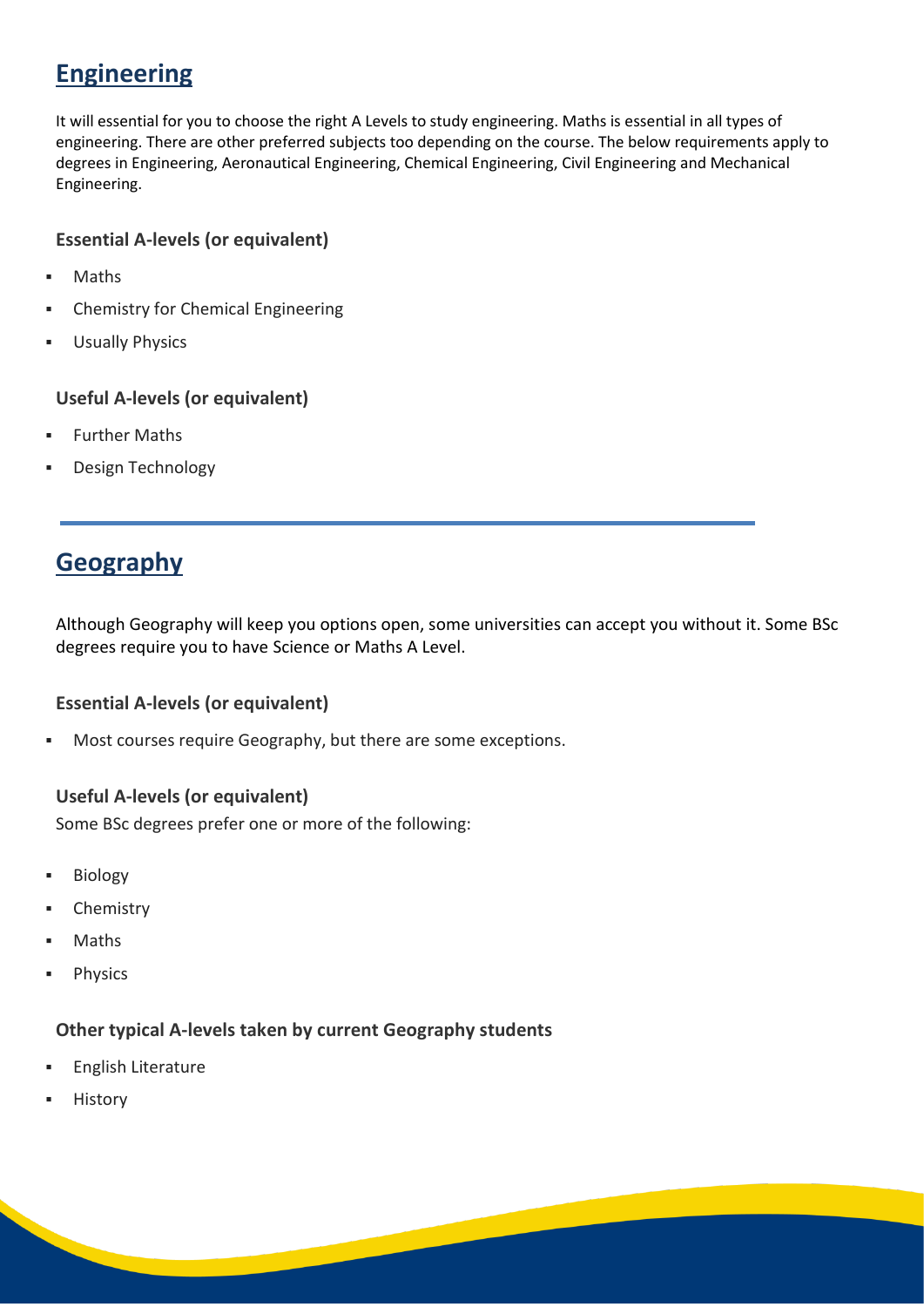### **History**

Studying History will keep your option open, however some universities will accept you without it. Having a combination of essay based subject such as English and History will help you prepare for your degree course.

### **Essential A-levels (or equivalent)**

Most courses require history, but there are some exceptions.

### **Useful A-levels (or equivalent)**

- **Economics**
- English Literature
- Philosophy
- **■** Sociology
- **Religious Studies**

### **Other A-levels taken by current history students**

- **English Language**
- **Maths**

### **Law**

The majority of Law degrees will be open to you with any A Levels, however certain A Level choices will prepare you more and give you a better opportunity over other applicants.

### **Useful A-levels (or equivalent)**

- Essay-based subjects such as History or English.
- At least one facilitating subject such as a Foreign Language, Maths, Science, English, History or Geography, which are deemed as good choices for students who want to keep their degree options flexible.

**Contract Contract Contract Contract Contract Contract Contract Contract Contract Contract Contract Contract Contract Contract Contract Contract Contract Contract Contract Contract Contract Contract Contract Contract Contr** 

15

### **Other typical A-levels taken by current law students**

- **Maths**
- **French**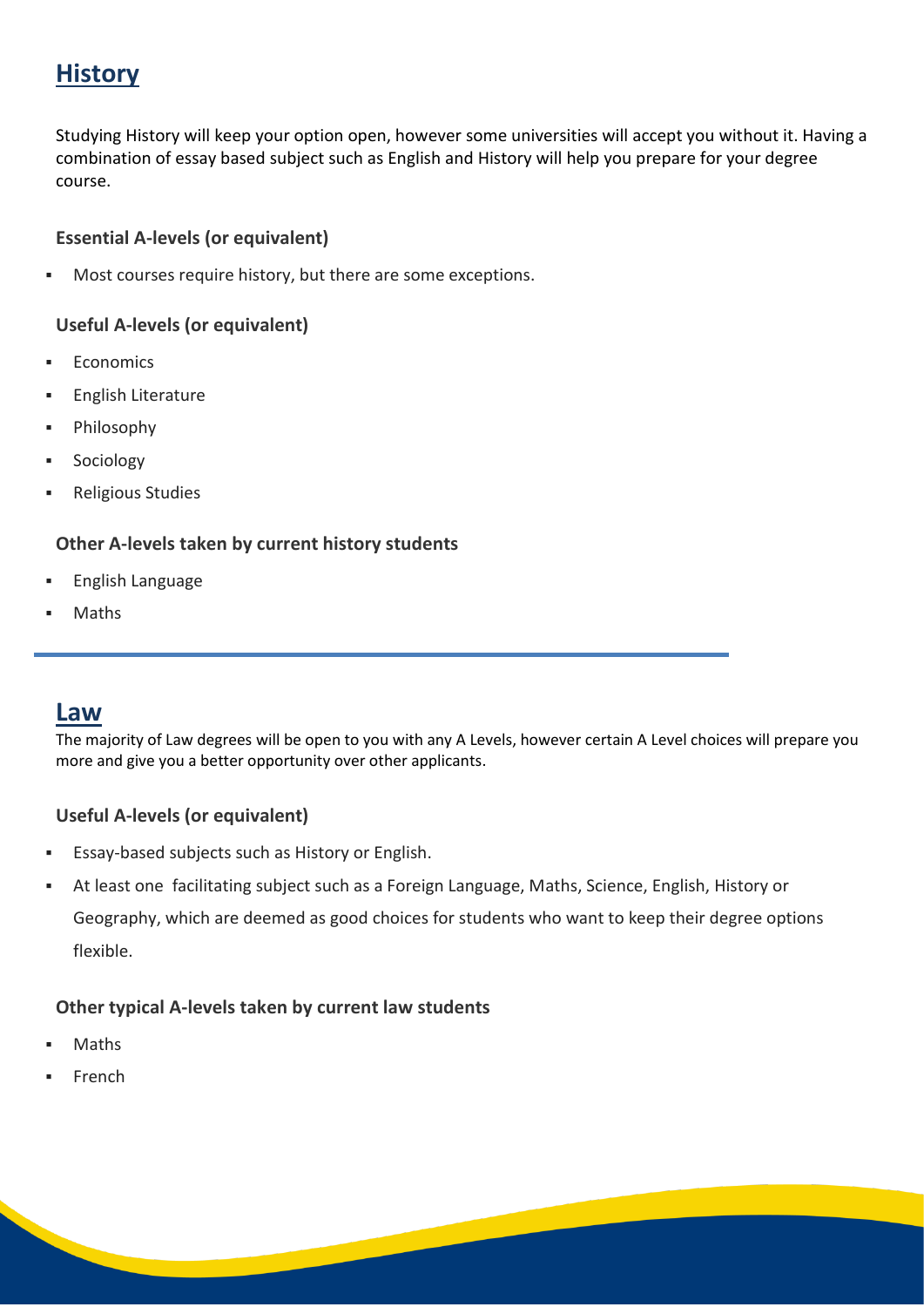### **Maths**

Combining Maths with other certain subjects is useful and will prepare you for university.

### **Essential A-levels (or equivalent)**

▪ Maths, sometimes Further Maths

### **Useful A-levels (or equivalent)**

**Physics** 

#### **Other typical A-levels taken by current maths students**

- Chemistry
- **Economics**

### **Media**

Most degree courses in Media are open to you with any A Level, however some A Levels choices will help you better prepare for the course.

**Contract Contract Contract Contract Contract Contract Contract Contract Contract Contract Contract Contract Contract Contract Contract Contract Contract Contract Contract Contract Contract Contract Contract Contract Contr** 

16

#### **Essential A-levels (or equivalent)**

**EXEL A few courses ask for English or Media Studies.** 

### **Useful A-levels (or equivalent)**

- **English**
- Media Studies
- Sociology
- **Psychology**

#### **Other typical A-levels taken by current media students**

- **Maths**
- Art and Design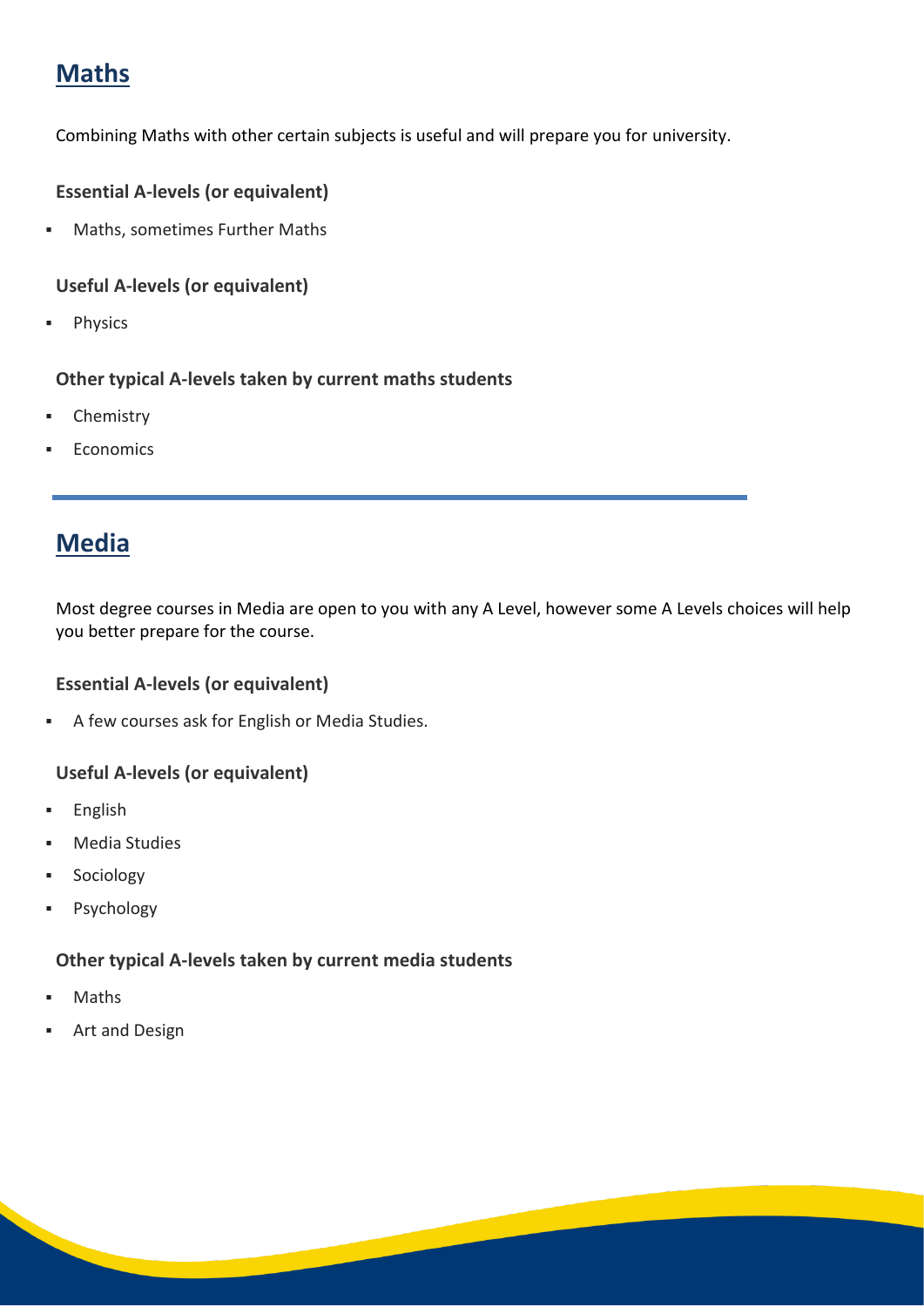### **Medicine**

It will be essential that you choose the correct A Levels. Many courses also require you to achieve good GCSE grades.

### **Essential A-levels (or equivalent)**

- Chemistry, Biology and either Maths or Physics (or both) will keep all the medical schools open to you.
- If you don't take Maths or Physics but do take Chemistry and Biology, it will keep the vast majority open.
- If you don't take Biology, but do take Chemistry and one from Maths or Physics, fewer medical schools will accept you.

### **Modern Languages**

It will be essential for you to take a language at A Level. The following requirements apply to degrees in [French,](http://university.which.co.uk/subjects/french) [German,](http://university.which.co.uk/subjects/german) [Italian](http://university.which.co.uk/search/course?utf8=%E2%9C%93&c%5Bq%5D=italian&commit=Go&c%5Bsort_fact%5D=relevance) and [Spanish.](http://university.which.co.uk/subjects/spanish)

**Contract Contract Contract Contract Contract Contract Contract Contract Contract Contract Contract Contract Contract Contract Contract Contract Contract Contract Contract Contract Contract Contract Contract Contract Contr** 

17

### **Essential A-levels (or equivalent)**

- French for a French degree and German for a German degree (in most cases).
- An A level in a modern language is usually required.

### **Useful A-levels (or equivalent)**

- Any other modern language
- **English literature**
- **History**

### **Other typical A-levels taken by current Modern Language students**

- **English Language**
- **Maths**
- **Business Studies**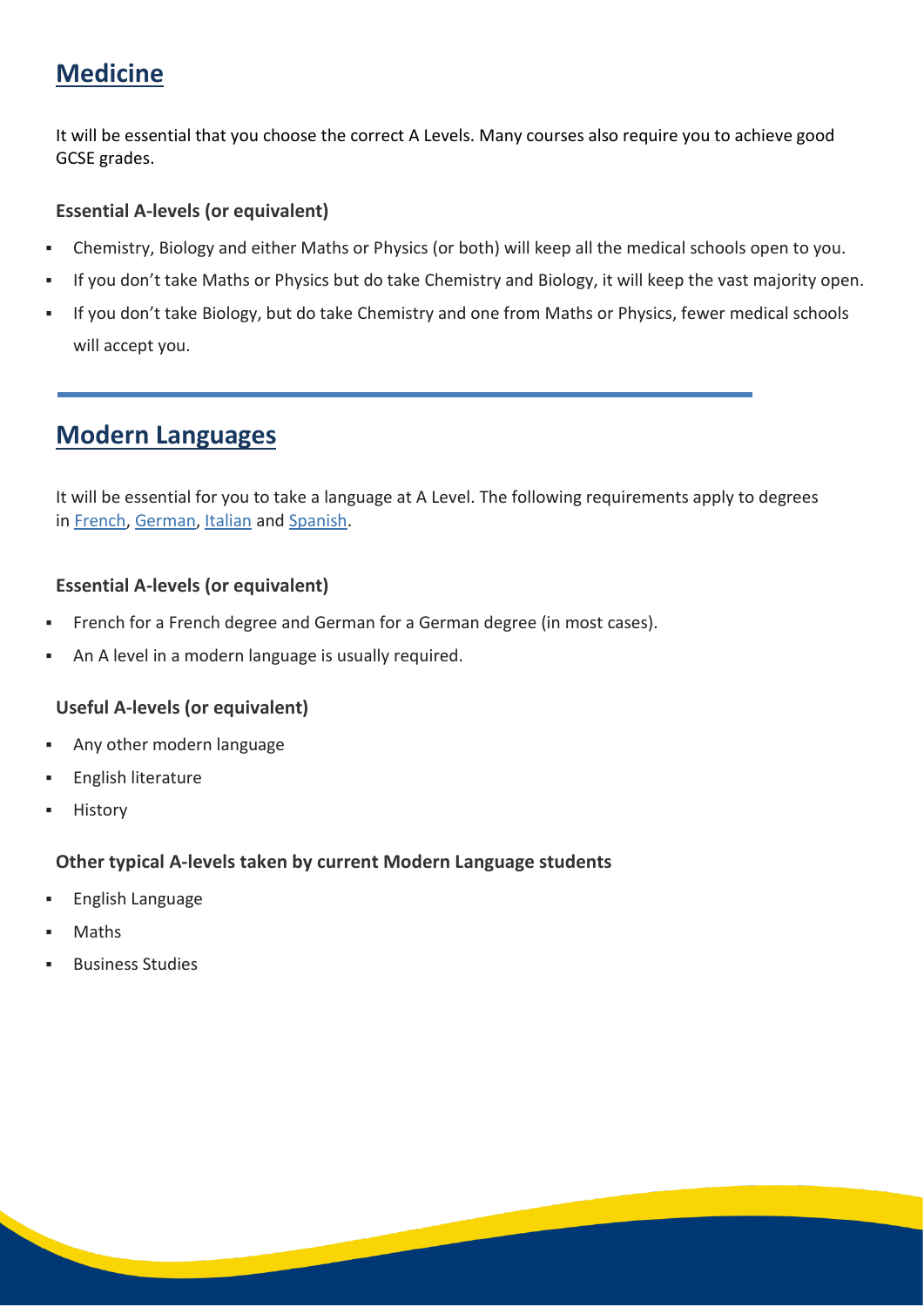# **Music**

Taking Music will be essential.

### **Essential A-levels (or equivalent)**

▪ Music and Grade VII / VIII for your main instrument (for most traditional courses).

### **Useful A-levels (or equivalent)**

**•** Some universities have a preference for at least one essay-based subject such as History or English.

### **Other typical A-levels taken by current Music students**

- **Maths**
- **French**
- **Physics**

### **Philosophy**

This course is usually open to you with any A Level, however certain A Level courses will prepare you for the course.

**Contract Contract Contract Contract Contract Contract Contract Contract Contract Contract Contract Contract Contract Contract Contract Contract Contract Contract Contract Contract Contract Contract Contract Contract Contr** 

18

### **Essential A-levels (or equivalent)**

**None** 

### **Useful A-levels (or equivalent)**

- **Maths**
- Philosophy
- **Religious Studies**

### **Other typical A-levels taken by current philosophy students**

- **Maths**
- **English Literature**
- **History**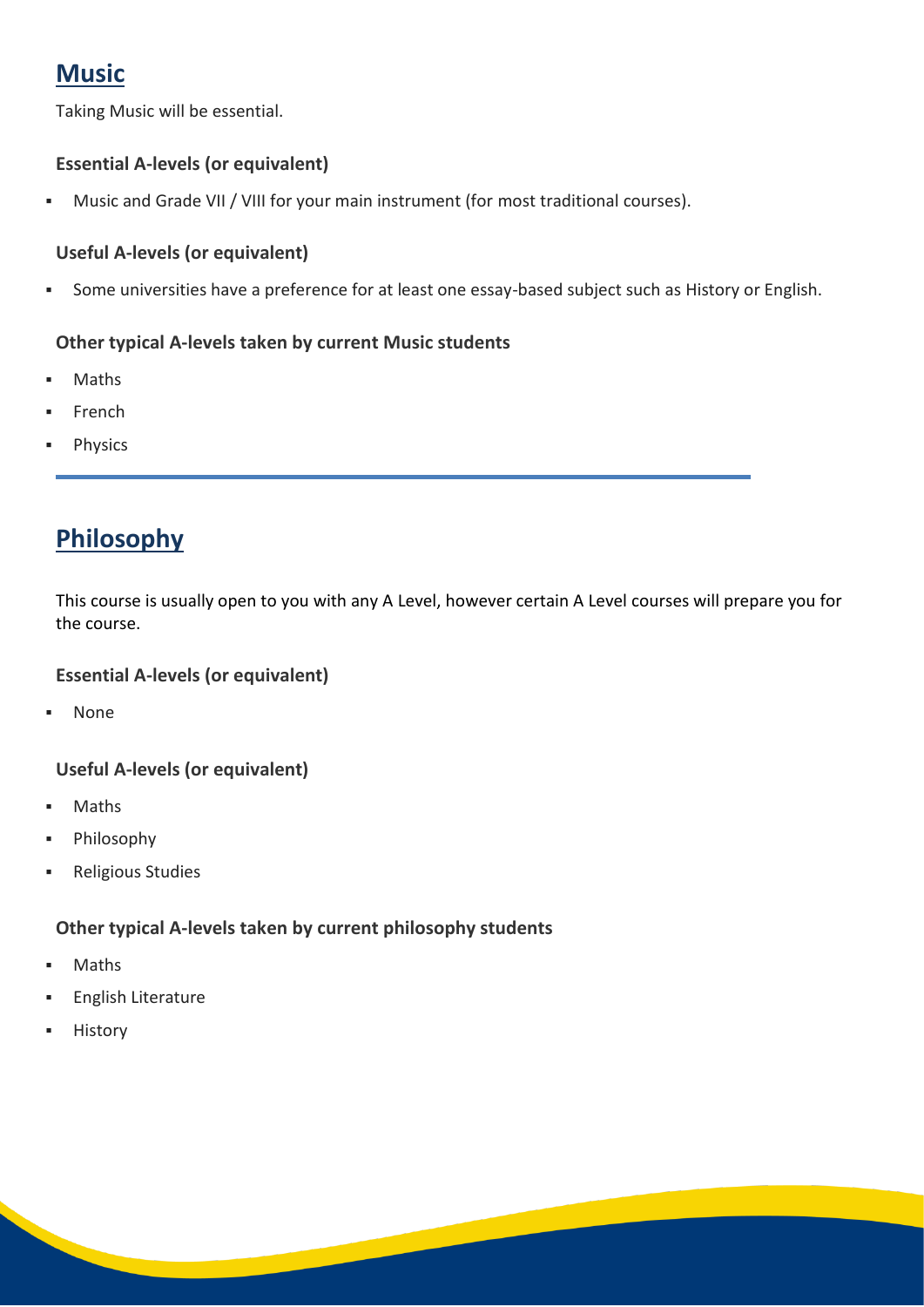### **Physics**

Physics and Maths will be essential. Some courses will accept you with one of these, but studying both will keep your options open.

### **Essential A-levels (or equivalent)**

- **Maths**
- **Physics**

### **Useful A-levels (or equivalent)**

- **Further Maths**
- Chemistry

### **Physiotherapy**

Requirements can vary on different courses, however the majority require at least one science subject.

**Contract Contract Contract Contract Contract Contract Contract Contract Contract Contract Contract Contract Contract Contract Contract Contract Contract Contract Contract Contract Contract Contract Contract Contract Contr** 

19

#### **Essential A-levels (or equivalent)**

- Biology for most courses (many accept Human Biology).
- **Some courses may accept Physical Education as an essential subject instead of Biology.**

#### **Useful A-levels (or equivalent)**

- Chemistry
- **Maths**
- **Physics**
- Physical education

#### **Other typical A-levels taken by current Physiotherapy students**

Psychology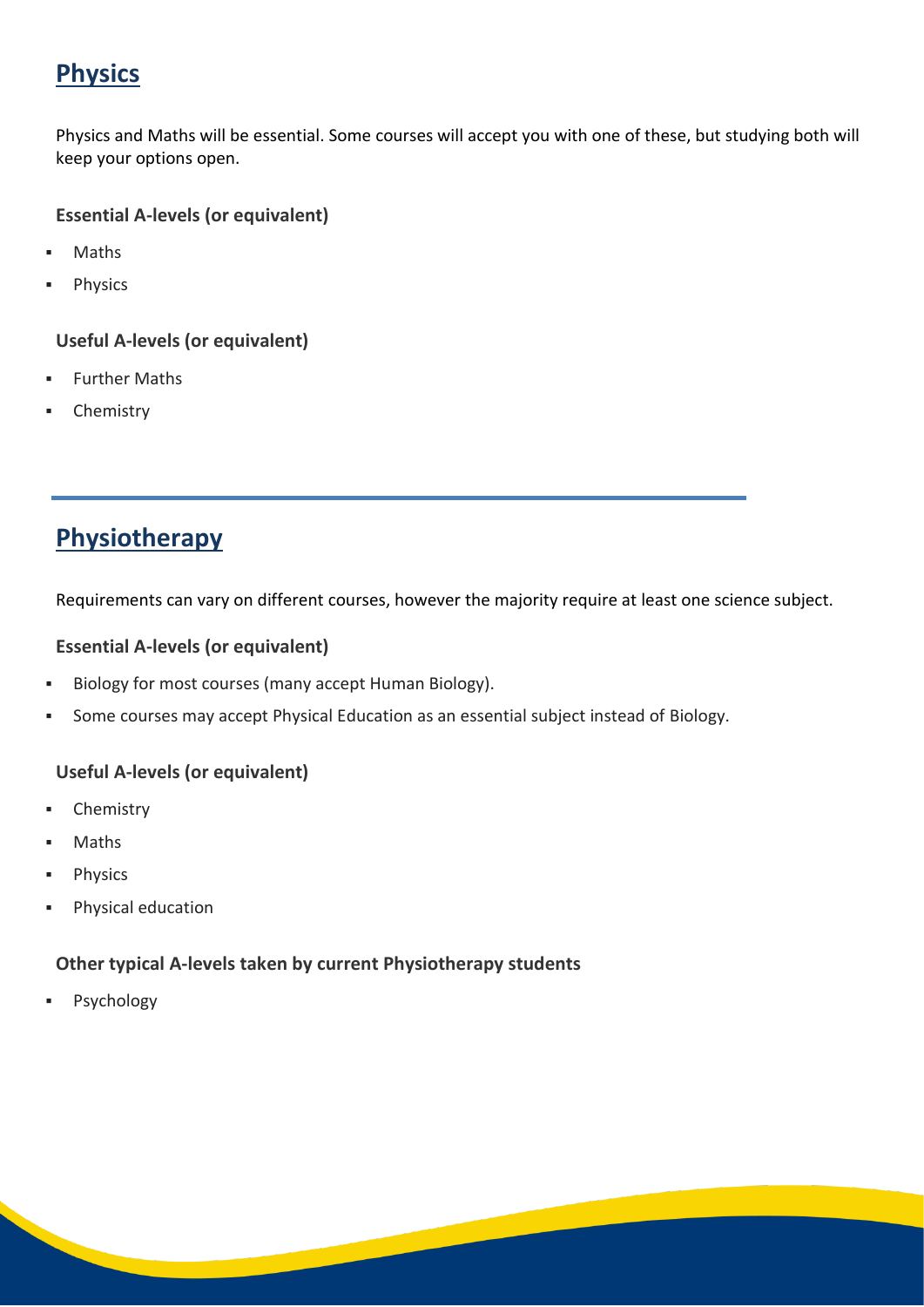### **Politics**

Most degree courses will be open to you with any A Levels, however certain choices will prepare you for the course.

### **Essential A-levels (or equivalent)**

**None** 

### **Useful A-levels (or equivalent)**

- **History**
- Philosophy
- **•** Sociology

### **Other typical A-levels taken by current politics students**

- **Maths**
- **English Literature**

### **Psychology**

Psychology and other Social Sciences are open to you with any A Level. However certain A Level choices will prepare you for the course.

<u> De Santa Carlos de Santa Carlos de Santa Carlos de Santa Carlos de Santa Carlos de Santa Carlos de Santa Carlos de Santa Carlos de Santa Carlos de Santa Carlos de Santa Carlos de Santa Carlos de Santa Carlos de Santa Car</u>

20

### **Essential A-levels (or equivalent)**

▪ A few courses ask for one or more from Biology, Chemistry, Maths or Physics.

### **Useful A-levels (or equivalent)**

- Biology
- **Maths**
- Psychology
- Sociology

### **Other typical A-levels taken by current Psychology students**

- **English**
- **History**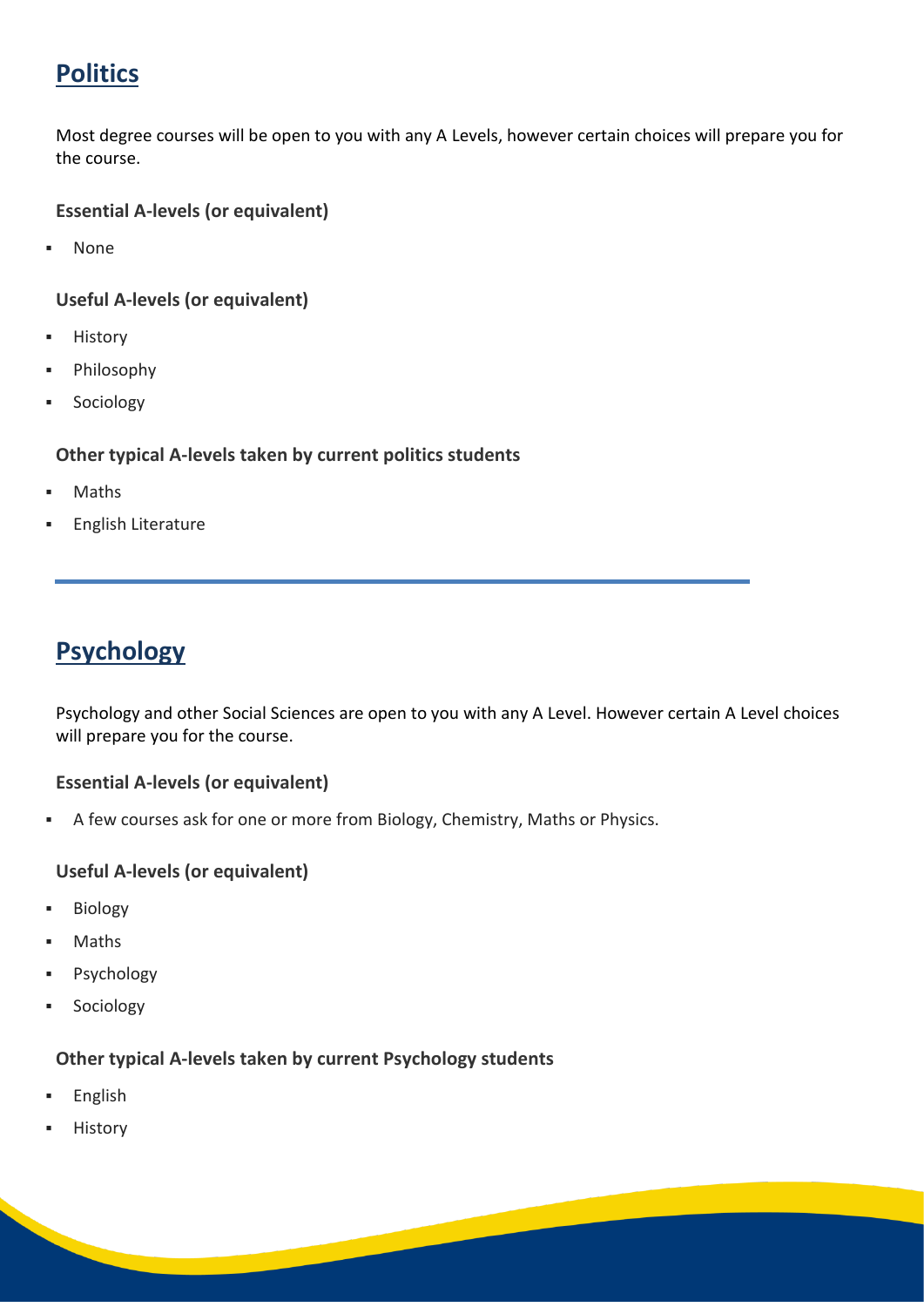### **Sociology**

Most degree courses will be available to you with any A Level, however certain A-Levels will prepare you for the course.

### **Essential A-levels (or equivalent)**

**None** 

**Useful A-levels (or equivalent)**

- Sociology
- Psychology
- Geography
- **Media Studies**

### **Other typical A-levels taken by current Sociology students**

- **English**
- **History**

### **Teaching**

The A Levels listed here refer to the teacher training degree requirements whether you want to become a primary to a secondary school teacher. You also then need to decide if there is a subject you want to specialise in.

#### **Essential A-levels (or equivalent)**

At least one from:

Art, Biology, Chemistry, Design and Technology, English, French, Geography, German, History, Maths, Music, Physics, Physical Education, Religious Studies (Theology), Spanish.

**Contract Contract Contract Contract Contract Contract Contract Contract Contract Contract Contract Contract Contract Contract Contract Contract Contract Contract Contract Contract Contract Contract Contract Contract Contr** 

21

### **Other typical A-levels taken by current Teaching students**

- **Psychology**
- Sociology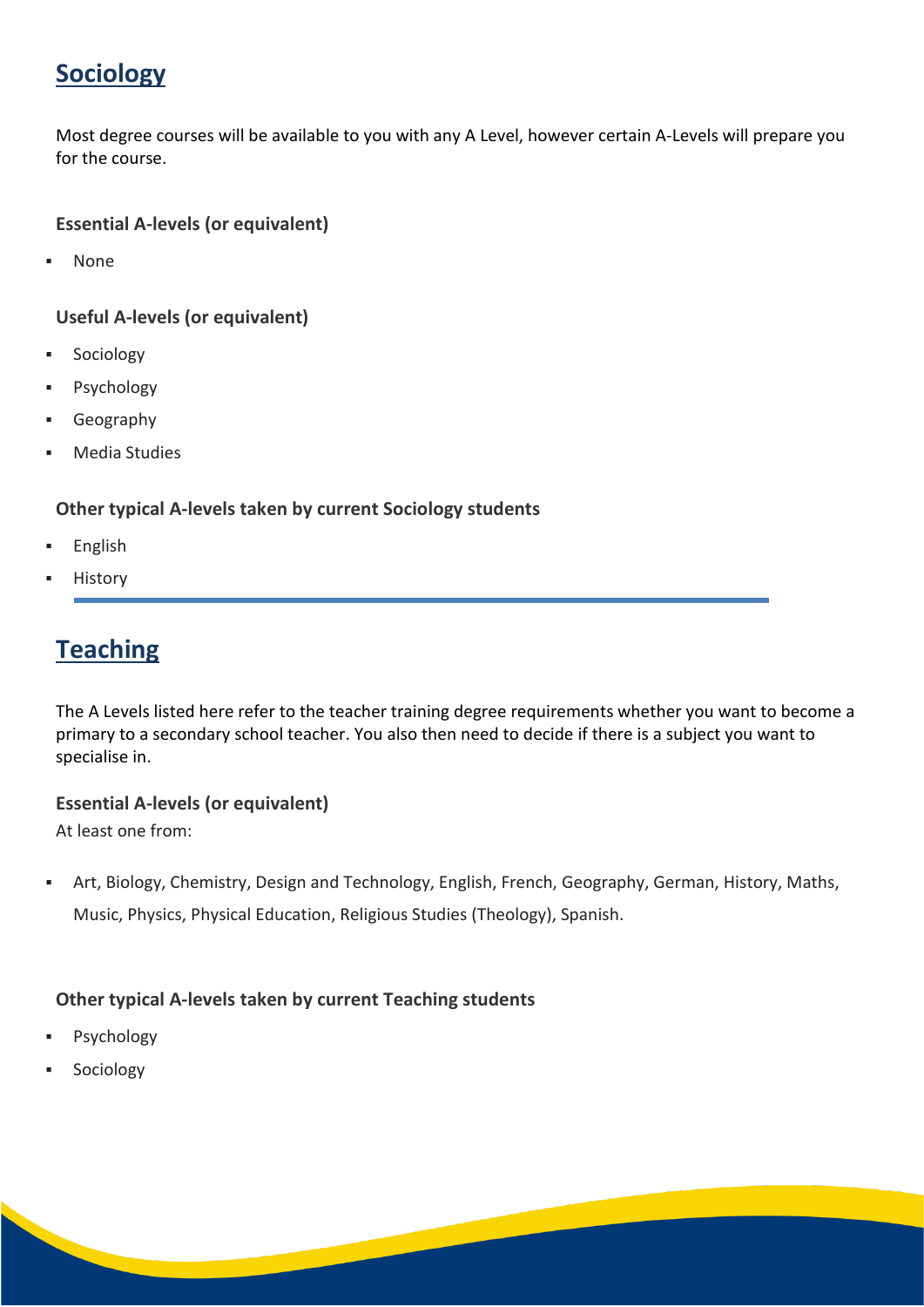### **Veterinary science**

It will be essential for you to take the correct A Levels. Chemistry is essential; however there will be other 'essential' A Levels depending on the degree and university course.

### **Essential A-levels (or equivalent)**

- Chemistry
- Combining Chemistry, Biology and either Maths or Physics (or taking both) is the best way to keep all veterinary courses open to you.

22

<u> De Santa Carlos de Santa Carlos de Santa Carlos de Santa Carlos de Santa Carlos de Santa Carlos de Santa Carlos de Santa Carlos de Santa Carlos de Santa Carlos de Santa Carlos de Santa Carlos de Santa Carlos de Santa Car</u>

*The information in this booklet has been taken from 'Which University'*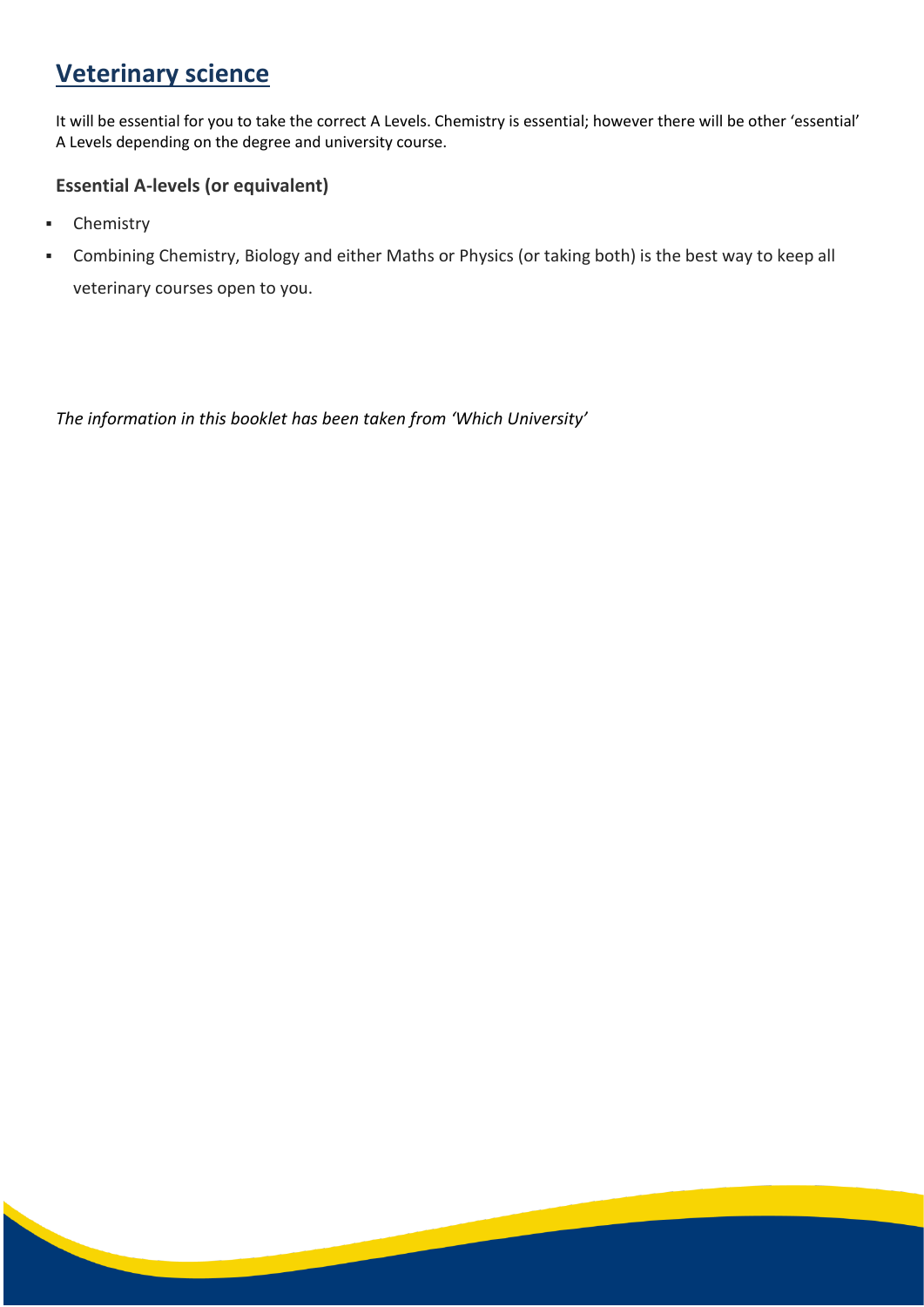# **Higher Education**

During the A Level programme, guidance will be given to you about higher education. You will be given a personal UCAS mentor who will guide you through the process. During this time and more importantly before you should choose a course you might be interested in.

Here are some ideas to help you decide:

- Think about what you liked at GCSE and in the 6<sup>th</sup> form. What do you enjoy studying?
- Think whether you would like to study a subject you are familiar with or a completely new subject?
- Think about what you like to do in your leisure time; is there a course to match your interests?
- Talk to your parents/carers, friends and teachers as they can help you to think through your plans.
- If you have a career or a job sector you are interested in, find out more about it the jobs available, the qualifications they are looking for, etc.
- Make sure you are making realistic choices both in terms of what you like and your target grades.

#### **Look at the following useful websites and apps for further guidance:**

- [www.ukcoursefinder.com](http://www.ukcoursefinder.com/) A website where you enter your subjects and interests through questionnaires and it will which provides degree subject suggestions based on your answers.
- [Unistats site](http://unistats.direct.gov.uk/) This website compares courses from different universities. You can see; what students thought of the course (through the National Students Survey); the average salaries after finishing; how many students go into the profession after university.
- Prospects.ac.uk This website gives suggested jobs you can do with different degree subjects.
- bestCourse4me app allows you to check the most popular A-levels and the grades achieved by previous students for specific courses at specific universities, see the most popular degrees that specific A-level subjects lead to, search the universities that offer the degree you are interested in and find the courses that lead to the career you are interested in.

**Contract Contract Contract Contract Contract Contract Contract Contract Contract Contract Contract Contract Co** 

23

• [Getting in](http://www.getting-in.com/) has lots of information about searching and applying for university, including dates for open days (it also has revision materials for A Levels and GCSEs).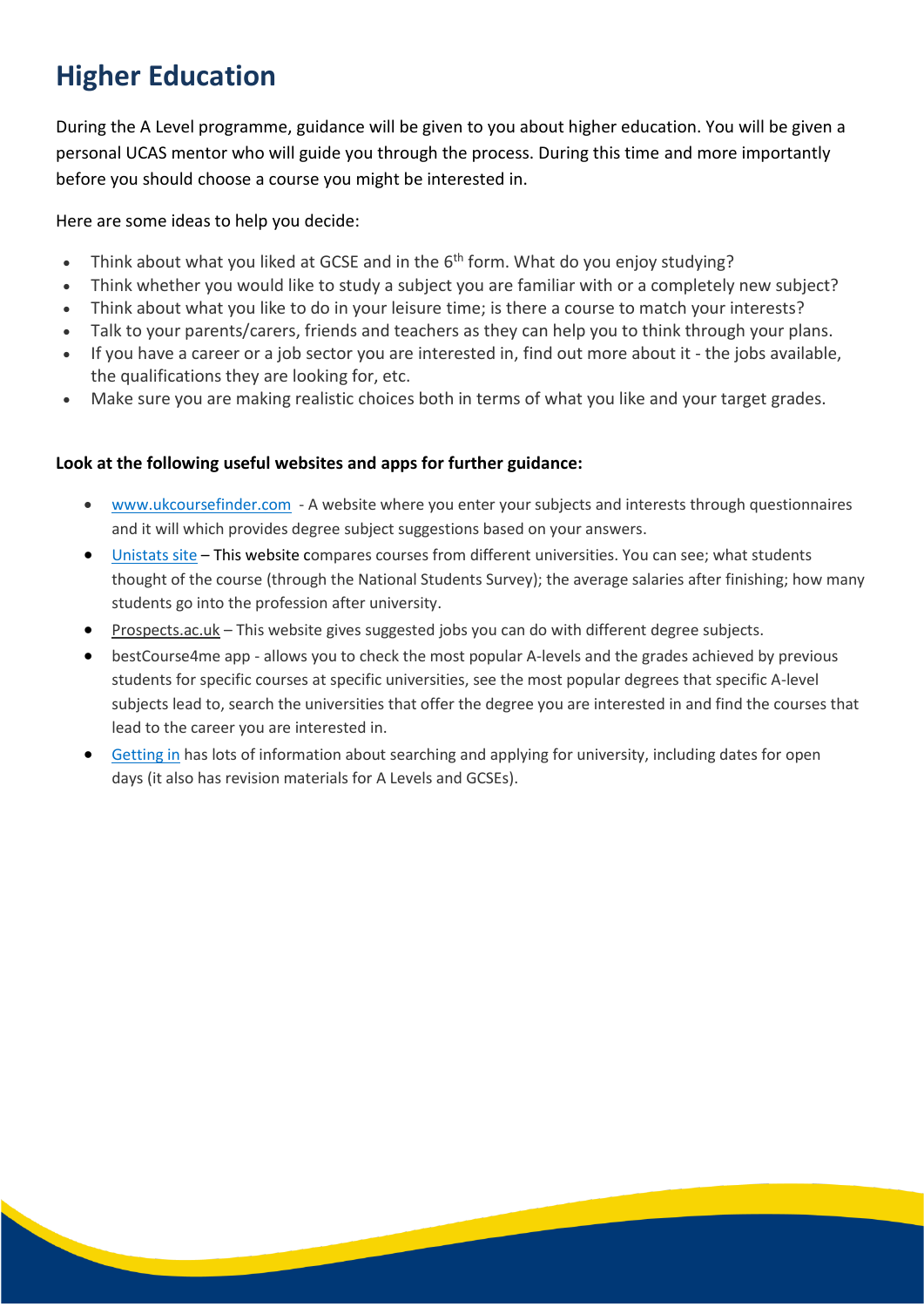# **How to research subject/courses**

Researching different subject courses takes time. It is important to start this process early on so that you can make the right decision.

Different universities will often have the same course name, however, the content may differ.

There are a number of very good websites to assist you in this process. Each of them offers an array of different knowledge about the courses available. University prospectuses are also good and are free too.

- www.ucas.com to research courses, universities and entry requirements.
- www.ukcoursefinder.com course finder
- [www.whatuni.com](http://www.whatuni.com/) compare universities and degree courses, rankings, profiles
- [www.unistats.direct.gov.uk](http://www.unistats.direct.gov.uk/) The site draws together information on those areas that students have identified as important in making decisions about what and where to study
- [www.thecompleteuniversityguide.co.uk-](http://www.thecompleteuniversityguide.co.uk-/) comprehensive information about UK universities including league tables
- [www.telegraph.co.uk/education/universityeducation/universities-and-colleges/](http://www.telegraph.co.uk/education/universityeducation/universities-and-colleges/) A-Z guide of UK universities
- [www.theguardian.com/education/universityguide](http://www.theguardian.com/education/universityguide) view league tables, course finder
- [www.push.co.uk](http://www.push.co.uk/) independent guide to UK universities, student life, gap years, open days, student finance
- university.which.co.uk Getting into Uni guide, student reviews

# **How to choose a University**

At this stage it is good to have an idea of where you might like to aspire to. The following points and the above websites should be considered when making choices:

### **Ranking**

University rankings are useful if you are aiming to study at one of the very best institutions. Please note also that these universities are also the most competitive. Trusted university rankings include those published by The Times, Guardian and Complete University Guide. Although you are looking at university ranking it is important to also note subject ranking and student satisfaction.

**Contract Contract Contract Contract Contract Contract Contract Contract Contract Contract Contract Contract Contract Contract Contract Contract Contract Contract Contract Contract Contract Contract Contract Contract Contr**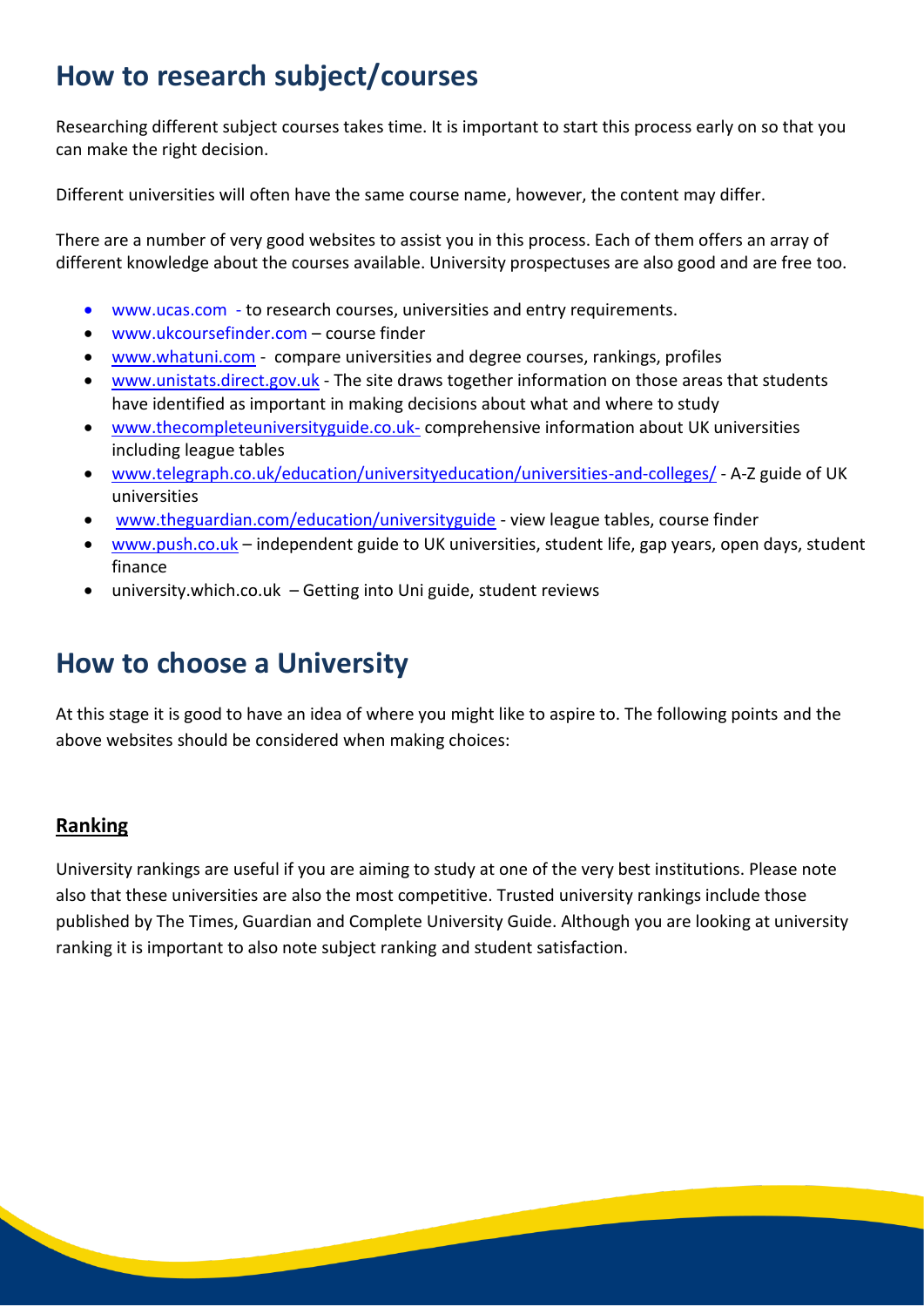### **Location**

The location of where you will study may influence your decision on which university to attend. It is important that you look at the geographical location of the universities you are interested in.

The following questions may assist you further in making your decisions:

- Are these universities city based or several miles outside? How often will you be travelling back home? Is there a cost implication?
- How close are the amenities to where you might live at university?
- Cost of living As you are aware the cost of living in London and the Southeast is more expensive than the rest of the UK. Find out how much student accommodation is at university.

### **University Fairs**

Higher education fairs and events are an excellent opportunity for prospectus students to meet university representatives, discuss issues about degree programmes and university life. You will also be able to pick up prospectuses too.

There are a number of Higher education fairs that you can attend. The whole of Year 12 will visit the UCAS convention in April next year with staff members present, however there are also a large number of these that occur on Saturdays.

### **Open Days**

In the Summer Term of Year 12 it is advisable to visit universities during an official 'Open Day.' During these days you can explore all facilities available to you and also meet current staff and students in departments. If you cannot attend an Open Day, look on the universities website for a virtual tour. You can find a list of all the virtual tours and videos from universities on the UCAS website under graduate/events and open days/virtual tours.

To see further information on Open Days visit [www.opendays.com](http://www.opendays.com/) or see the website of the relevant university.

You will be provided with suggested questions to assist you further when visiting universities next year.

**Contract Contract Contract Contract Contract Contract Contract Contract Contract Contract Contract Contract Contract Contract Contract Contract Contract Contract Contract Contract Contract Contract Contract Contract Contr**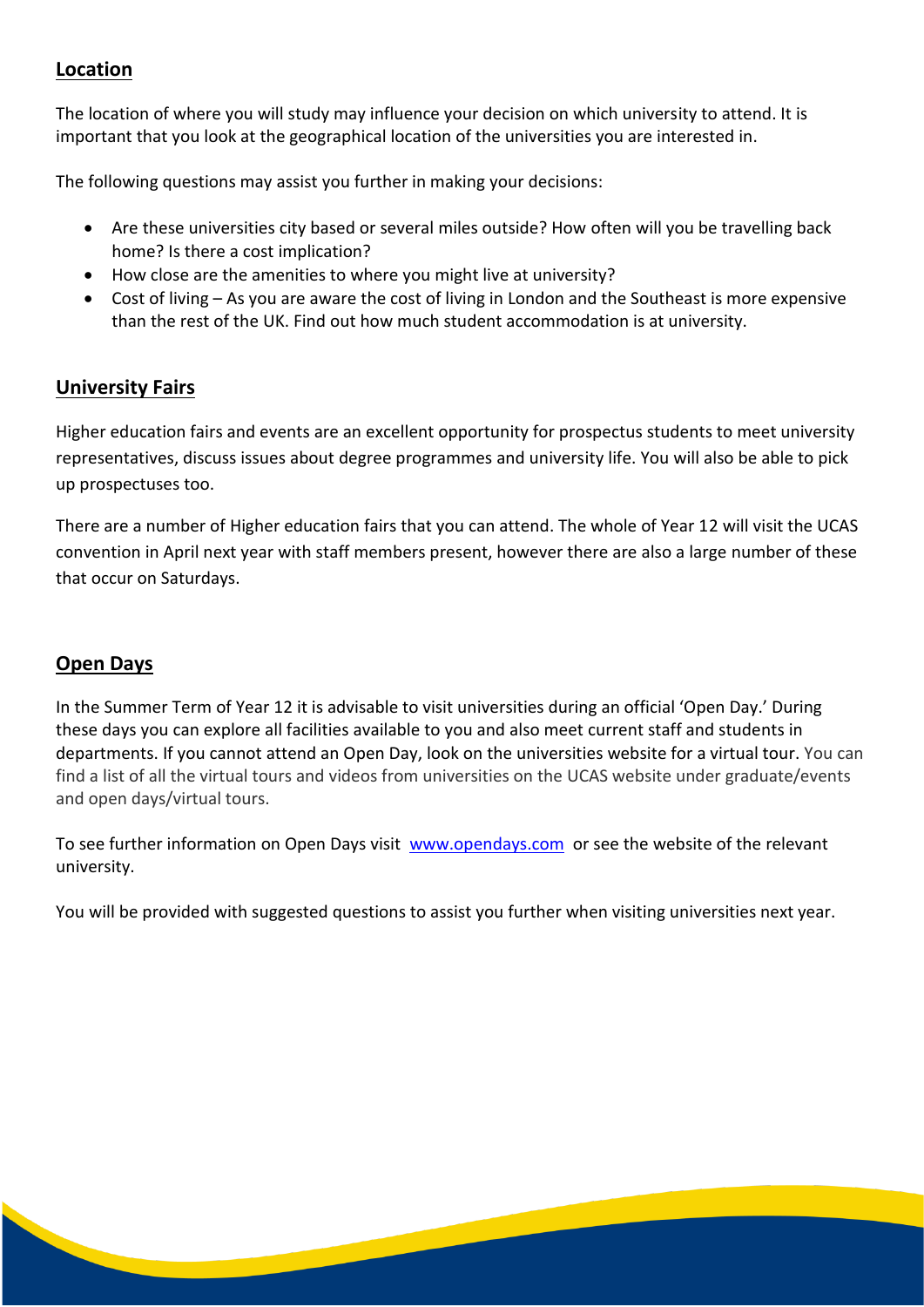# **Oxbridge**

### **Oxbridge:**

Oxford and Cambridge are regarded as the best universities in the country and a degree from these universities is highly prestigious.

### **A collegiate university: who does what?**

Oxford and Cambridge are 'collegiate' universities. This means that they comprise:

- various faculties and departments in different academic subjects
- a number of Colleges

Both universities are organised in the following way:

| <b>University:</b>                           |   | <b>The Colleges:</b>                                |
|----------------------------------------------|---|-----------------------------------------------------|
| Determines course content                    | ■ | Are responsible for the admission of undergraduate  |
| Organises lectures, seminars, practicals and |   | students                                            |
| projects                                     |   | Organise small-group teaching                       |
| Sets and marks examinations                  |   | (supervisions/tutorials)                            |
| Awards degrees                               | ٠ | Are responsible for academic and pastoral care      |
|                                              | ٠ | Offer accommodation, places to eat and recreational |
|                                              |   | facilities                                          |

#### **Courses at Cambridge:**

One of the most distinctive characteristics of Cambridge courses (also called Triposes) is that they cover the subject area very broadly in the initial years and then offer a wide range of options in which to specialise in the later years.

Students with a clear sense of the subject they wish to pursue at university can specialise, while those who are less certain are able to explore the wider subject area before deciding what to focus on.

#### **Course structure**

Courses are divided into 'Parts', with each 'Part' lasting one or two years. You must pass exams in two 'Parts' to graduate with an Honours degree. Engineering and some science subjects also have a 'Part III' that leads to an MEng or MSci degree.

#### **Teaching methods:**

Your faculty or department arranges lectures, seminars and practicals that students from all Colleges attend together. Your College also arranges supervisions (regular small group tuition with subject specialists) for you.

However, as at all universities, there is a much greater emphasis on independent and self-directed study here compared to school or college. You are responsible for your own learning and are expected to read beyond what's required for your lectures and classes.

#### **Courses at Oxford:**

Oxford offers more combinations of subjects than Cambridge. e.g. Philosophy, Politics and Economics (PPE); Psychology, Philosophy and Physiology (PPP); Engineering, Economics and Management (EEM); Physics and Philosophy.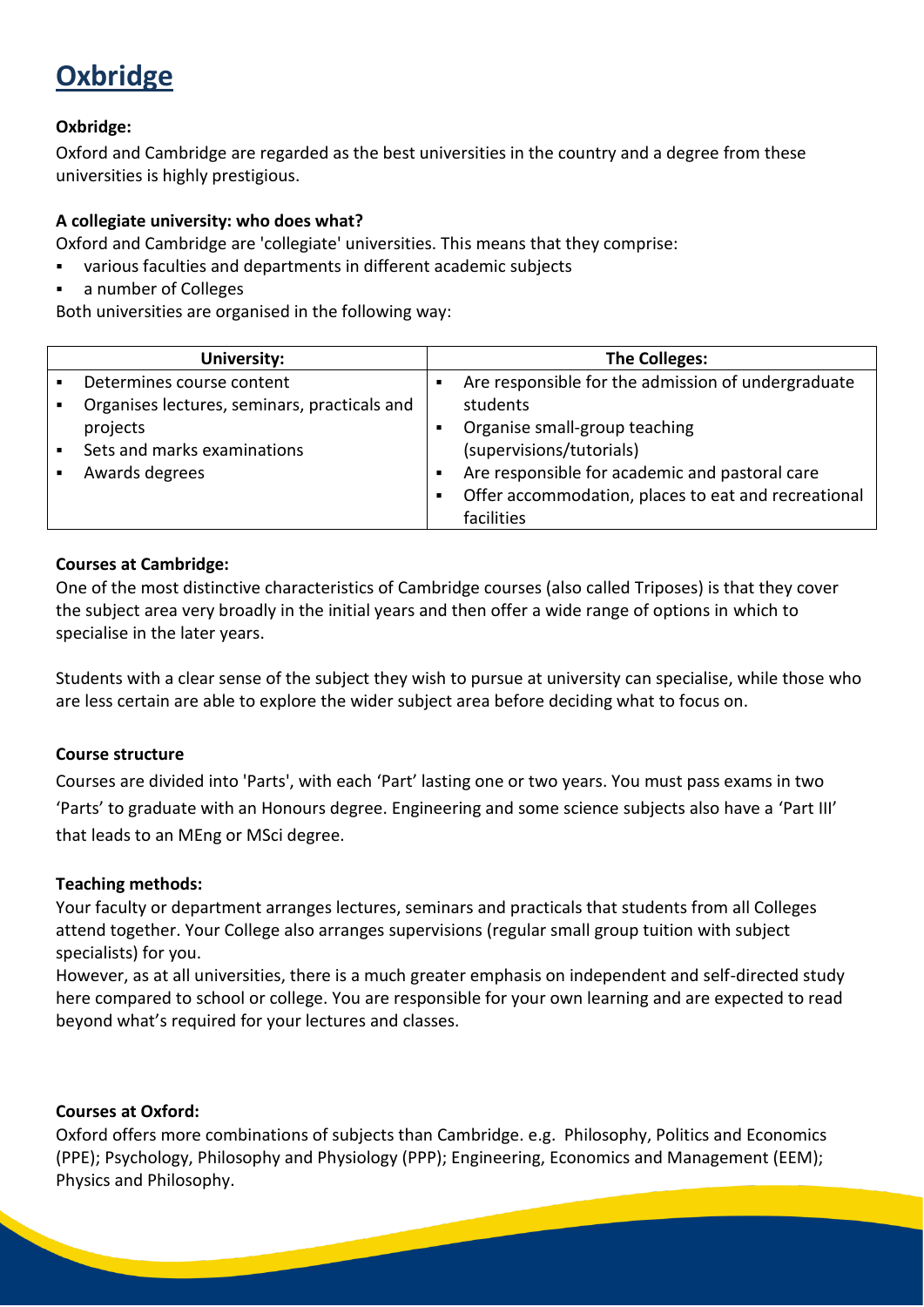#### **Tutorial teaching:**

'Tutor' is Oxford's name for a member of academic staff. They are experts in their field, and tutorials are a chance to get individualised teaching from them. At least once a week in each subject studied, groups of two or three students will spend an hour with their tutor, discussing a topic in depth. This personalised attention means that you will face rigorous academic challenges on a weekly basis, encouraging and facilitating your learning in a way that just isn't possible in a lecture. It also means that tutors are immediately aware if you need any extra support with any aspect of your course, so they can help you right away.

#### **Application:**

You may only apply to Oxford **or** Cambridge, you cannot apply to both universities. Applications to Oxford & Cambridge (along with all your other UCAS applications) must reach the institutions by mid-October. Your Oxbridge application counts as one of your applications on your UCAS form. Cambridge will also require you to complete a 'Supplementary Application Questionnaire' online. Cambridge sends all the relevant instructions to complete this online upon receipt of your UCAS application. Oxford at present does not require an additional questionnaire, although that may change.

#### **Assessment Tests:**

Recently, admissions or assessment tests have become an increasingly important part of the application process for most subjects at both Oxford and Cambridge. Most admissions tests are administered by the Admissions Testing Service. They take place in early November in school and you must be registered by the deadline in mid-October. However, you may also be asked to send additional work including [school essays,](http://www.undergraduate.study.cam.ac.uk/applying/admissions-tests/written-work-and-essays) which may then be discussed at interview.

#### **UMS Scores:**

Cambridge will ask for high UMS (uniform mark scheme) in every AS and A – Level unit taken. They will measure UMS performance on an **average** across three subjects. In the last admissions round the average Cambridge applicant scored 90% on this measure, and the average successful Cambridge applicant scored 95%. Based on this, those applicants averaging 85% or below in their three best (or most relevant for Science/Maths courses) AS subjects are unlikely to be called for interview. Oxford do not request UMS scores.

#### **Interview:**

Interviews at both universities are held from early December onwards.

#### **Optimise your Chances of Success:**

If students present a very strong academic record they will be actively encouraged to apply to Oxford and Cambridge universities.

A possible successful Oxbridge candidate will have the following:

- A high proportion of GCSE 8 and 9 grades
- A\* predications in most subjects at A Level
- Perform well in admissions tests
- A passionate commitment to the chosen subject. Additional wider reading is a must.

**Contract Contract Contract Contract**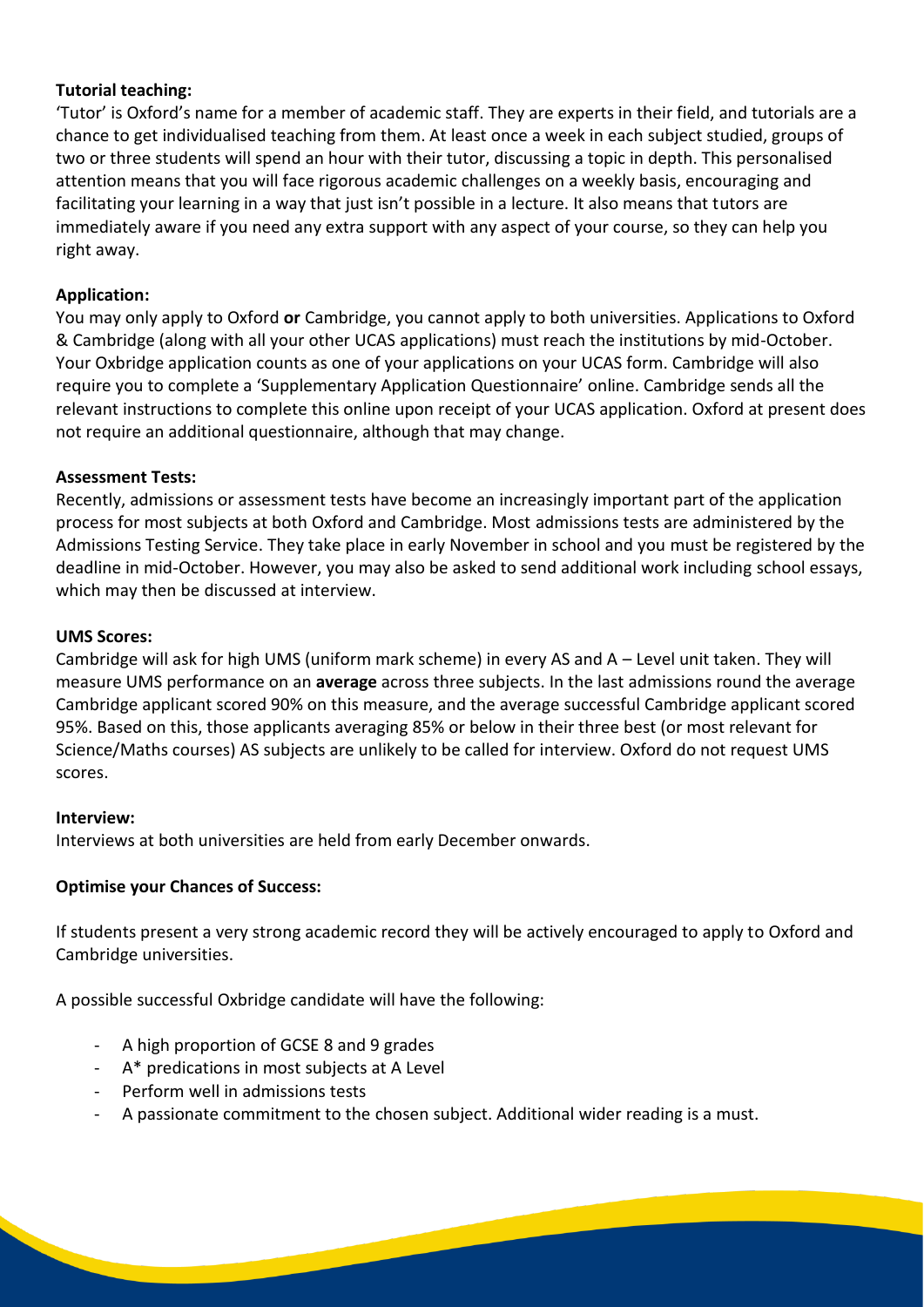Students must strengthen their academic work as much as possible to support their application to Oxbridge.

This includes:

- Reading more books
- Reading relevant professional journals
- Look for relevant research work published on the internet
- Discuss aspects of your A level subjects in detail with your teachers
- Develop special areas of interest in your subject and research them
- Read newspapers and collect articles which may be relevant to the subject you wish to study (e.g. legal cases)
- Get as much relevant work experience as you can, and write it up carefully and analytically

### **Other Tests**

As more and more courses have become competitive the need to differentiate between candidates has become more apparent. This has led to these courses requiring additional tests.

- LNAT (Law: some ten of the top UK Law Schools now require this))
- BMAT, UKCAT (Medicine: four universities require BMAT and virtually all the others require UKCAT)
- SAT (for US universities)

### **Summer school preparation for University applications**

There are a number of different courses available during the summer holidays. As university places are very competitive, there is a greater emphasis on making your application stand out. Attending a summer school will add value to your personal statement.

There are a number of different websites to use:

[www.heritgesummers.com](http://www.heritgesummers.com/) – Cambridge University [www.oxbridgeprograms.com](http://www.oxbridgeprograms.com/)  [www.oxford-royale.co.uk](http://www.oxford-royale.co.uk/) [www.london.ac.uk/tasters](http://www.london.ac.uk/tasters) [www.etrust.org.uk/headstart](http://www.etrust.org.uk/headstart) [www.premed.org.uk](http://www.premed.org.uk/) [www.prelaw.org.uk](http://www.prelaw.org.uk/)

[summerschools.suttontrust.com/host-universities/](http://summerschools.suttontrust.com/host-universities/) - Sutton Trust Summer Schools (includes Cambridge) [www.uniq.ox.ac.uk](http://www.uniq.ox.ac.uk/) Oxford University UNIQ Summer School

[www.lse.ac.uk/study/undergraduate/informationForTeachersAndSchools/wideningParticipation/lseChoice](http://www.lse.ac.uk/study/undergraduate/informationForTeachersAndSchools/wideningParticipation/lseChoice.aspx) [.aspx](http://www.lse.ac.uk/study/undergraduate/informationForTeachersAndSchools/wideningParticipation/lseChoice.aspx) - LSE Choice

[www3.imperial.ac.uk/newsandeventspggrp/imperialcollege/administration/outreach](http://www3.imperial.ac.uk/newsandeventspggrp/imperialcollege/administration/outreach/eventssummary/event_21-12-2015-16-45-21) - Imperial College Headstart (STEM) (fee-paying)

[www3.imperial.ac.uk/newsandeventspggrp/imperialcollege/administration/outreach/eventssummary/eve](http://www3.imperial.ac.uk/newsandeventspggrp/imperialcollege/administration/outreach/eventssummary/event_4-12-2015-13-31-11)

28

[nt\\_4-12-2015-13-31-11](http://www3.imperial.ac.uk/newsandeventspggrp/imperialcollege/administration/outreach/eventssummary/event_4-12-2015-13-31-11) - Imperial College Work Experience

<http://www.ucl.ac.uk/prospective-students/widening-participation/activities/summer-schools> - UCL Summer Schools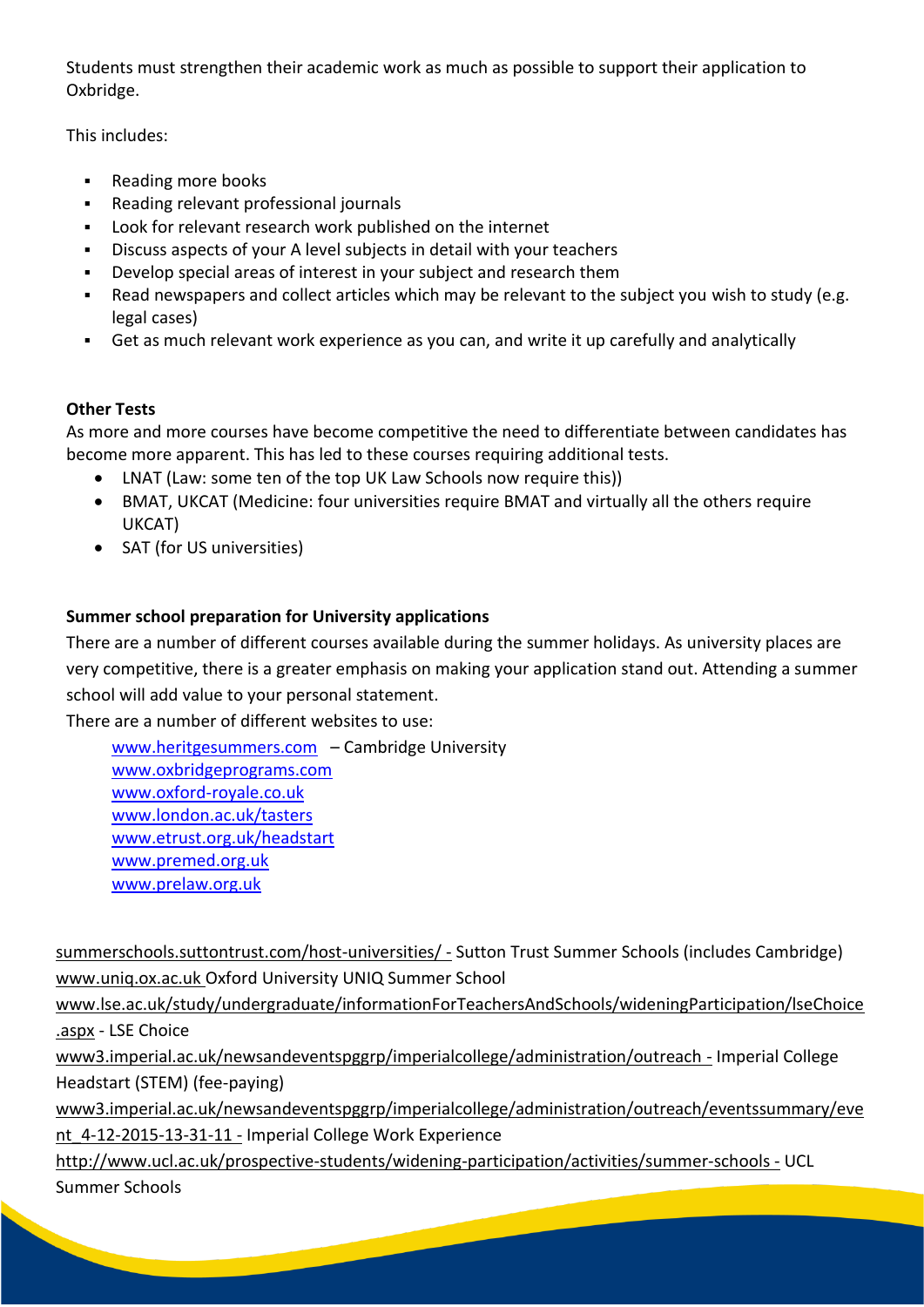# **Making your decision**

During Year 12 we will guide you through the UCAS process and making decisions. You will be allocated a personal UCAS mentor who will support you through your decision process. When you do decide you will have to choose 5 universities unless you are applying to Veterinary/Dentistry/Medicine to which case it will be 4.

You will not have to make a decision until Year 13.

### **UCAS application** (Universities and Colleges Admissions Service)

You will make an application through UCAS 'Apply' system. This is the only way to apply to a UK university.

UCAS are a central system for all applications.

There are a number of different sections to complete on the form. One of these sections includes writing a personal statement.

#### **Personal Statement:**

The Personal Statement is an important part of the application form. It will give you an opportunity to include all the aspects that make you a suitable candidate for the course. The majority of the Personal Statement will be academic (80%) and the remainder (20%) should be about wider experiences. e.g. work experience, volunteering, other qualifications etc…

Certain courses however regard work experience to be essential.

These include:

- **Medicine and Dentistry**
- Physiotherapy
- Veterinary Science and working with animals
- Architecture
- **Education**
- **Law**

You should try to source some of this work experience early and carry it our during holiday times or there may be an opportunity to carry out work experience during enrichment time on Wednesday afternoon. (Further details of this will be given in Year 12)

**Contract Contract Contract Contract Contract Contract Contract Contract Contract Contract Contract Contract Contract Contract Contract Contract Contract Contract Contract Contract Contract Contract Contract Contract Contr**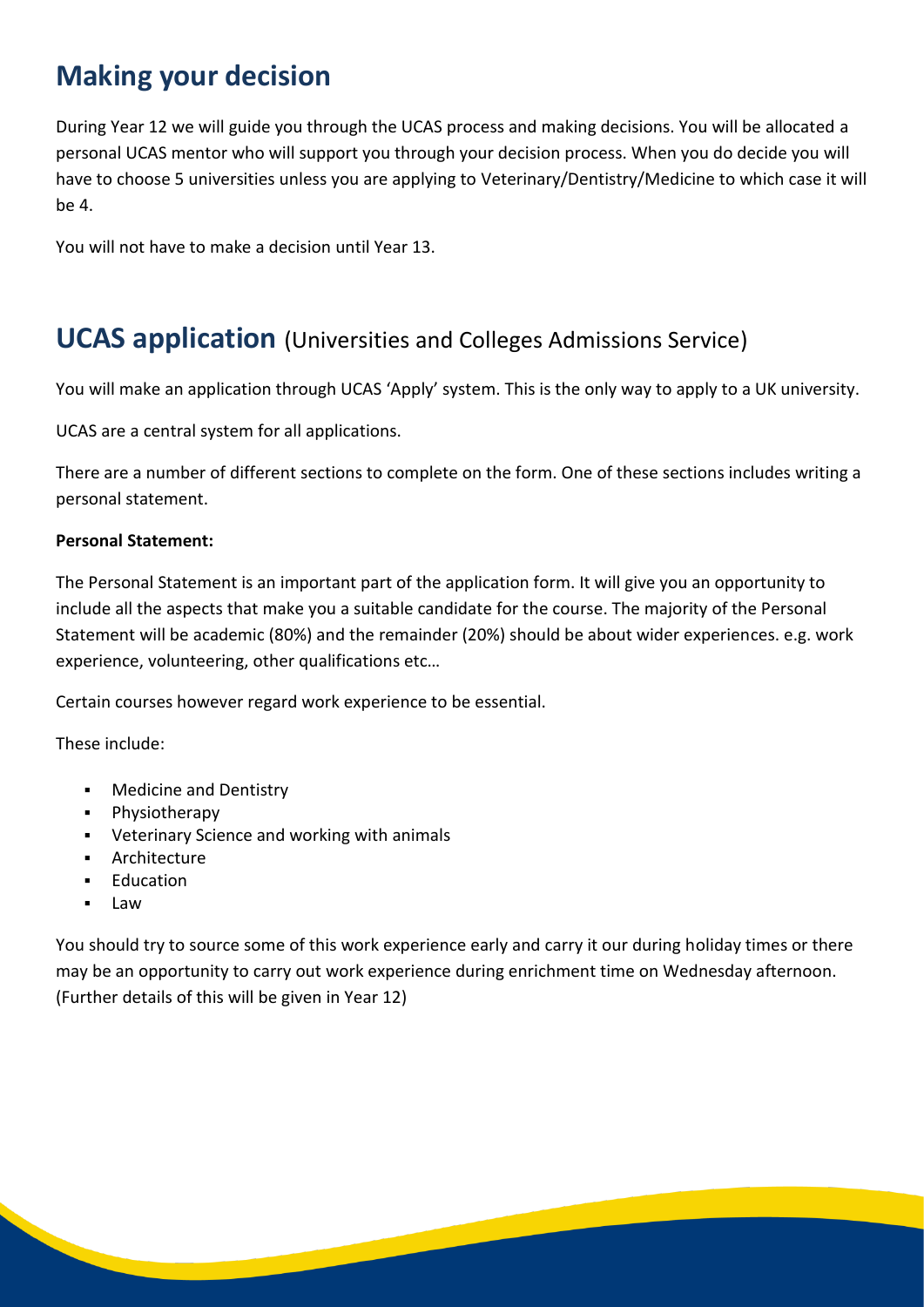# **Useful websites**

Please scan the QR code to go directly to the website

| www.ucas.com                                 | to research courses, universities<br>and entry requirements                                                                                                 |  |
|----------------------------------------------|-------------------------------------------------------------------------------------------------------------------------------------------------------------|--|
| www.russellgroup.ac.uk/informe<br>d-choices/ | Guide to choosing A level<br>options                                                                                                                        |  |
| www.oxbridgeapplications.com                 | For students applying to Oxford<br>or Cambridge Universities.                                                                                               |  |
| www.ukcoursefinder.com                       | course finder                                                                                                                                               |  |
| www.whatuni.com                              | compare universities and<br>degree courses, rankings,<br>profiles                                                                                           |  |
| www.unistats.direct.gov.uk                   | The site draws together<br>information on those areas that<br>students have identified as<br>important in making decisions<br>about what and where to study |  |
| www.thecompleteuniversityguide<br>.co.uk     | comprehensive information<br>about UK                                                                                                                       |  |

 $\mathcal{L}^{\text{max}}_{\text{max}}$ 

30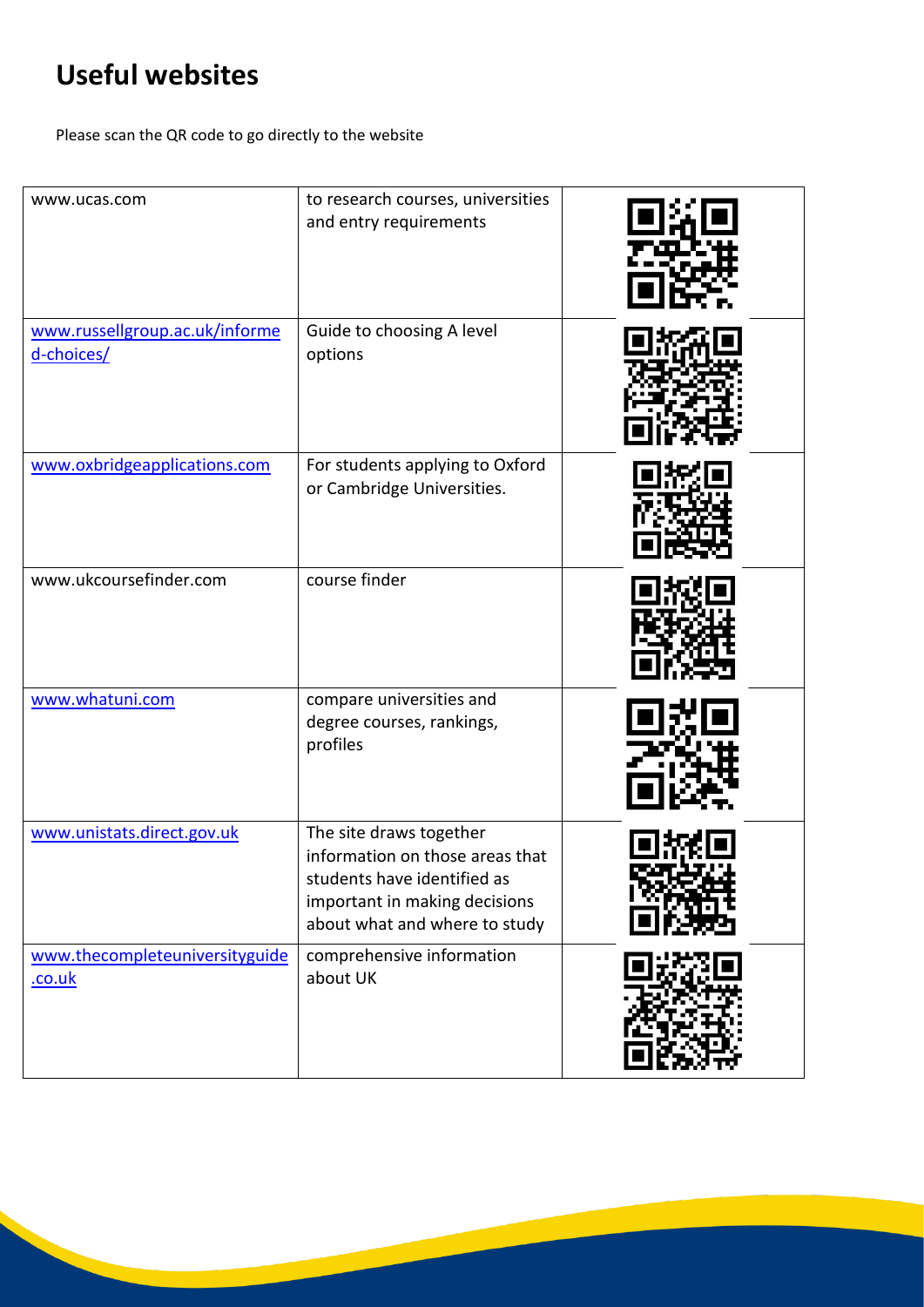| www.telegraph.co.uk/education/<br>universityeducation/universities-<br>and-colleges/ | A-Z guide of UK universities                                                                                                                               |  |
|--------------------------------------------------------------------------------------|------------------------------------------------------------------------------------------------------------------------------------------------------------|--|
| www.theguardian.com/education<br>/universityguide                                    | View league tables, course<br>finder                                                                                                                       |  |
| www.push.co.uk                                                                       | Independent guide to UK<br>universities, student life, gap<br>years, open days, student<br>finance                                                         |  |
| www.parentalguidance.org.uk/                                                         | -Careers information and advice<br>from the Careers Writers<br>Association<br>-The website section has<br>detailed links to specific<br>employment sectors |  |
| www.icould.com/                                                                      | Videos and information on a<br>wide range of careers. Also<br>includes quizzes to help<br>generate ideas                                                   |  |
| www.nationalcareersservice.direc<br>t.gov.uk/                                        | Hundreds of job profiles and<br>career related topics                                                                                                      |  |
| www.prospects.ac.uk/options wi<br>th your subject.htm                                | www.prospects.ac.uk/options<br>with your subject.htm                                                                                                       |  |

**Contract Contract Contract Contract Contract Contract Contract Contract Contract Contract Contract Contract Contract Contract Contract Contract Contract Contract Contract Contract Contract Contract Contract Contract Contr**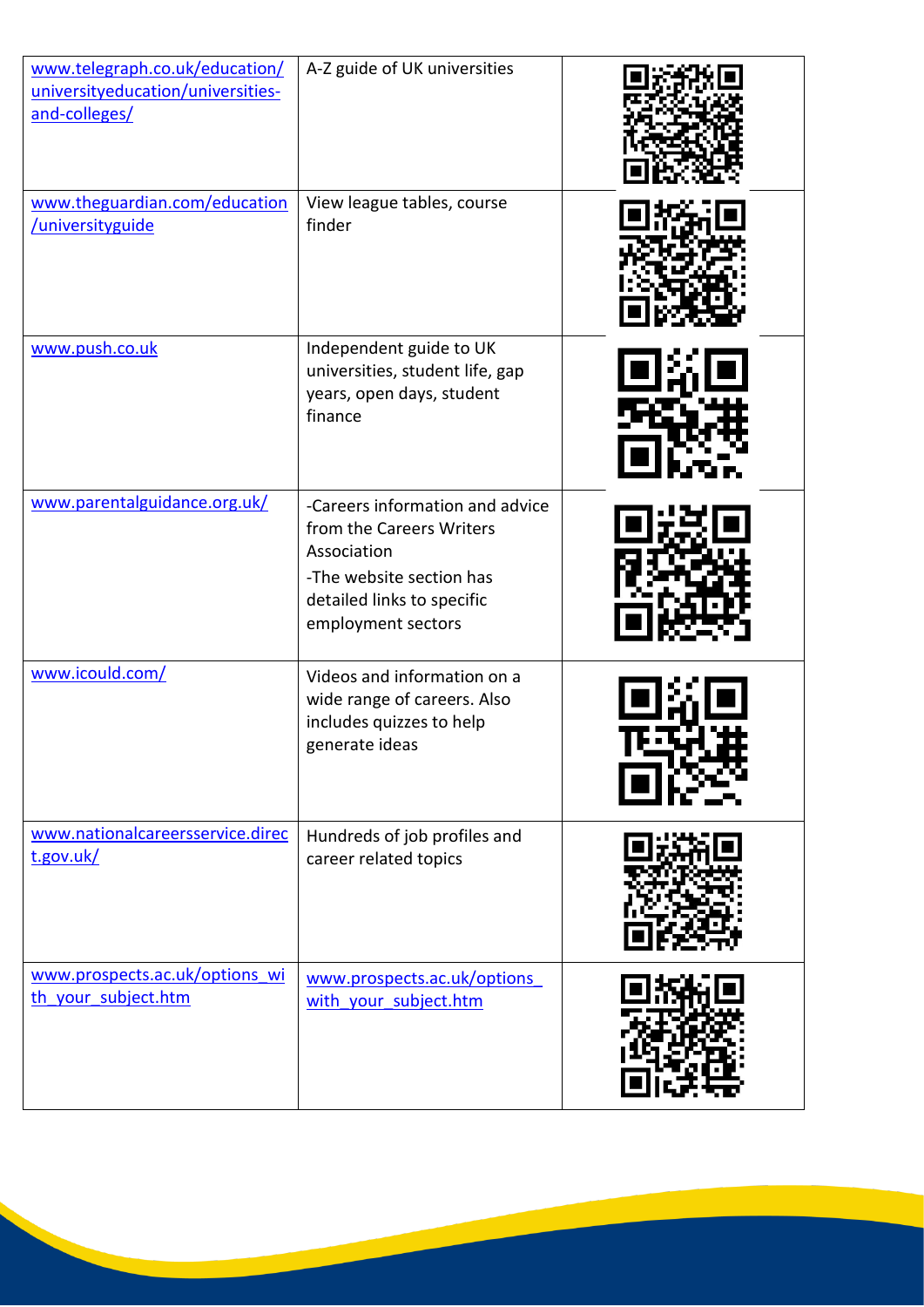| www.careersbox.co.uk/       | -A website with a series of short<br>films describing different jobs<br>-New film clips are added<br>regularly                                                                                                                                                                                                                                 |  |
|-----------------------------|------------------------------------------------------------------------------------------------------------------------------------------------------------------------------------------------------------------------------------------------------------------------------------------------------------------------------------------------|--|
| www.notgoingtouni.co.uk/    | -Lots of information about<br>training courses<br>-Advice for students about<br>apprenticeships, jobs and<br>training<br>-Details of employees offering<br>apprenticeships and training<br>-Students can register to receive<br>weekly updates                                                                                                 |  |
| www.apprenticeships.org.uk/ | -The main website that<br>advertises all apprenticeship<br>opportunities<br>-Can be searched by<br>geographical region or by<br>employment sector<br>-Students can register to receive<br>weekly updates                                                                                                                                       |  |
| www.plotr.co.uk/            | Interactive careers site aimed at<br>11-24 year olds with lots of<br>information                                                                                                                                                                                                                                                               |  |
| www.prospects.ac.uk/        | -National service aimed at<br>graduates but used effectively in<br>schools and colleges<br>-Options with your subject can<br>help with course choice<br>-Industry Insights gives<br>information about future<br>trends, graduate job prospects<br>and individual jobs<br>-What do graduates do? Useful<br>info on postgraduate<br>destinations |  |

**Contract Contract Contract Contract Contract Contract Contract Contract Contract Contract Contract Contract Contract Contract Contract Contract Contract Contract Contract Contract Contract Contract Contract Contract Contr**